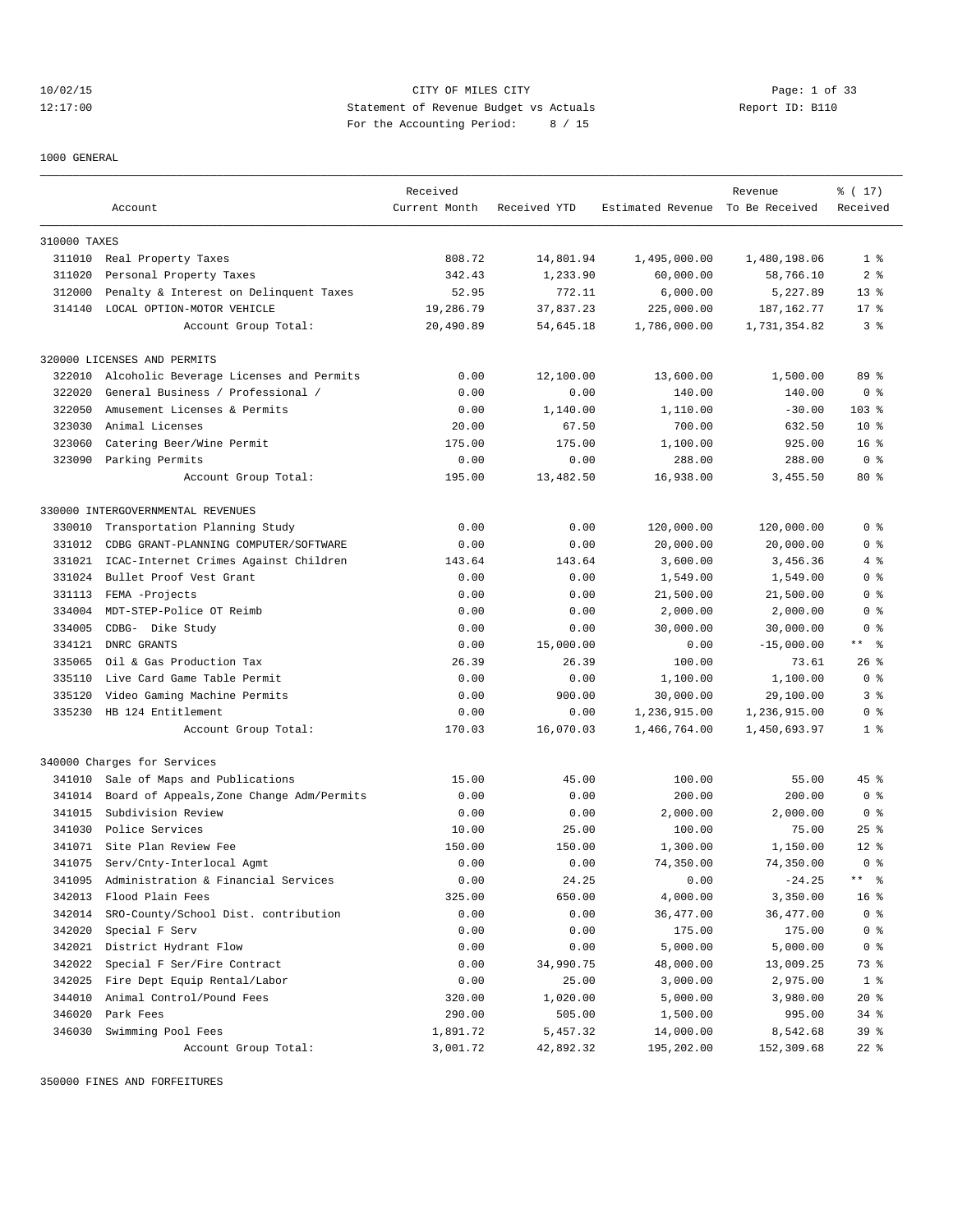# 10/02/15 CITY OF MILES CITY Page: 2 of 33 12:17:00 Statement of Revenue Budget vs Actuals Report ID: B110 For the Accounting Period: 8 / 15

1000 GENERAL

|        |                                     | Received      |              |                   | Revenue        | % (17)          |
|--------|-------------------------------------|---------------|--------------|-------------------|----------------|-----------------|
|        | Account                             | Current Month | Received YTD | Estimated Revenue | To Be Received | Received        |
| 351030 | Fines/Surcharges/etc                | 15,805.50     | 33,526.70    | 200,000.00        | 166, 473.30    | $17*$           |
| 351031 | Adm Fees (Court)                    | 1,779.00      | 4,174.00     | 25,000.00         | 20,826.00      | $17*$           |
| 351035 | Animal Control Court Revenue        | 425.00        | 1,225.00     | 7,500.00          | 6, 275.00      | 16 <sup>°</sup> |
|        | Account Group Total:                | 18,009.50     | 38,925.70    | 232,500.00        | 193,574.30     | $17*$           |
|        | 360000 MISCELLANEOUS REVENUE        |               |              |                   |                |                 |
| 361005 | MidRivers Franchise Fees            | 0.00          | 25, 414.98   | 95,000.00         | 69,585.02      | $27$ $%$        |
| 361010 | Land Rental                         | 568.75        | 31,886.76    | 32,000.00         | 113.24         | 100 %           |
| 361020 | Building Rentals                    | 1,349.99      | 2,699.98     | 16,100.00         | 13,400.02      | $17*$           |
| 362020 | MISC REVENUE                        | 727.21        | 1,288.75     | 4,000.00          | 2,711.25       | 32%             |
| 362022 | Health Ins-MMIA Emp Benefits Prog   | 1,912.68      | 6,418.04     | 0.00              | $-6,418.04$    | $***$ $ -$      |
| 365000 | Contributions and Donations         | 0.00          | 0.00         | 1,000.00          | 1,000.00       | 0 <sup>8</sup>  |
| 365012 | Swimming Lessions                   | 340.00        | 420.00       | 0.00              | $-420.00$      | $***$ $ -$      |
| 365013 | Shop With A Cop                     | 50.00         | 50.00        | 5,000.00          | 4,950.00       | 1 <sup>8</sup>  |
| 365014 | Denton Field Project/2015           | 109.01        | 2,861.52     | 0.00              | $-2,861.52$    | $***$ $%$       |
| 365015 | Florence Stacy Foundation           | 0.00          | 200.00       | 0.00              | $-200.00$      | $***$ $%$       |
| 366040 | Misc.-BHS                           | 0.00          | 0.00         | 800.00            | 800.00         | 0 <sup>8</sup>  |
| 366050 | Sale of Junk/Salvage-PD cars        | 160.00        | 160.00       | 1,000.00          | 840.00         | 16 <sup>8</sup> |
|        | Account Group Total:                | 5,217.64      | 71,400.03    | 154,900.00        | 83,499.97      | $46*$           |
|        | 370000 INVESTMENT EARNINGS          |               |              |                   |                |                 |
|        | 371010 Investment Earnings          | 0.00          | 0.00         | 1,600.00          | 1,600.00       | 0 <sup>8</sup>  |
|        | Account Group Total:                | 0.00          | 0.00         | 1,600.00          | 1,600.00       | 0 <sup>8</sup>  |
|        | 380000 OTHER FINANCING SOURCES      |               |              |                   |                |                 |
|        | 383000 Interfund Operating Transfer | 0.00          | 18,912.58    | 562,194.00        | 543,281.42     | 3 %             |
|        | Account Group Total:                | 0.00          | 18,912.58    | 562,194.00        | 543, 281.42    | 3%              |
|        | Total:<br>Fund                      | 47,084.78     | 256, 328.34  | 4,416,098.00      | 4,159,769.66   | 6 %             |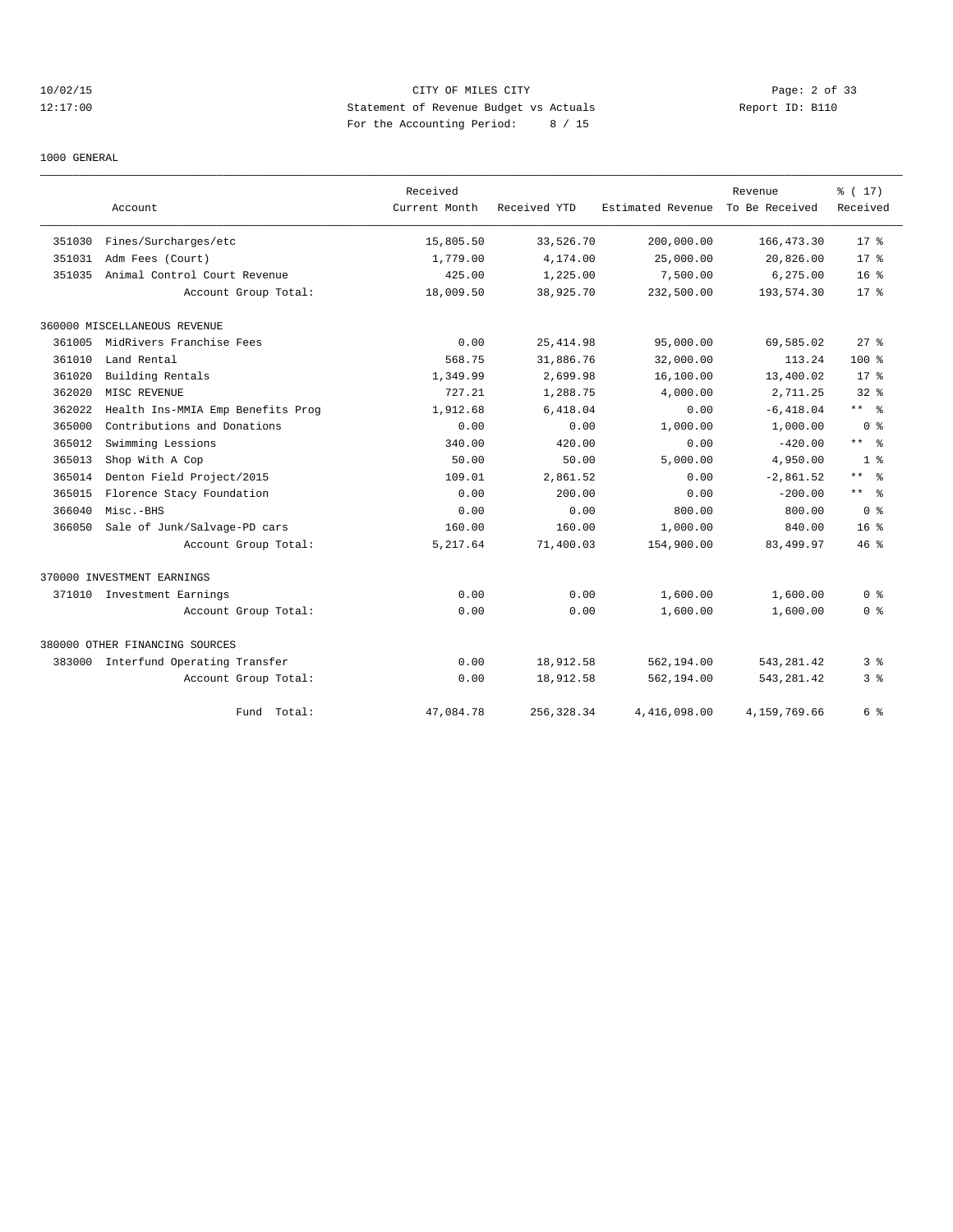# 10/02/15 CITY OF MILES CITY Page: 3 of 33 12:17:00 Statement of Revenue Budget vs Actuals Report ID: B110 For the Accounting Period: 8 / 15

#### 2220 LIBRARY

|        | Account                           | Received<br>Current Month | Received YTD | Estimated Revenue | Revenue<br>To Be Received | $\frac{1}{6}$ (17)<br>Received |
|--------|-----------------------------------|---------------------------|--------------|-------------------|---------------------------|--------------------------------|
|        |                                   |                           |              |                   |                           |                                |
|        | 340000 Charges for Services       |                           |              |                   |                           |                                |
| 341075 | Serv/Cnty-Interlocal Agmt         | 0.00                      | 0.00         | 39,023.00         | 39,023.00                 | 0 <sup>8</sup>                 |
| 346070 | Library Fees                      | 218.05                    | 400.70       | 4,000.00          | 3,599.30                  | $10*$                          |
| 346074 | Book Sales                        | 7.20                      | 52.30        | 400.00            | 347.70                    | 13 <sup>°</sup>                |
|        | Account Group Total:              | 225.25                    | 453.00       | 43,423.00         | 42,970.00                 | 1 <sup>8</sup>                 |
|        | 360000 MISCELLANEOUS REVENUE      |                           |              |                   |                           |                                |
| 365035 | Donation-Library Board of Trustee | 962.23                    | 962.23       | 0.00              | $-962.23$                 | $***$ $\frac{6}{6}$            |
|        | Account Group Total:              | 962.23                    | 962.23       | 0.00              | $-962.23$                 | $***$ $ -$                     |
|        | 380000 OTHER FINANCING SOURCES    |                           |              |                   |                           |                                |
| 383000 | Interfund Operating Transfer      | 23,978.25                 | 48, 123. 17  | 289,739.00        | 241,615.83                | $17*$                          |
|        | Account Group Total:              | 23,978.25                 | 48,123.17    | 289,739.00        | 241,615.83                | $17*$                          |
|        | Fund Total:                       | 25, 165. 73               | 49,538.40    | 333,162.00        | 283,623.60                | 15 <sup>°</sup>                |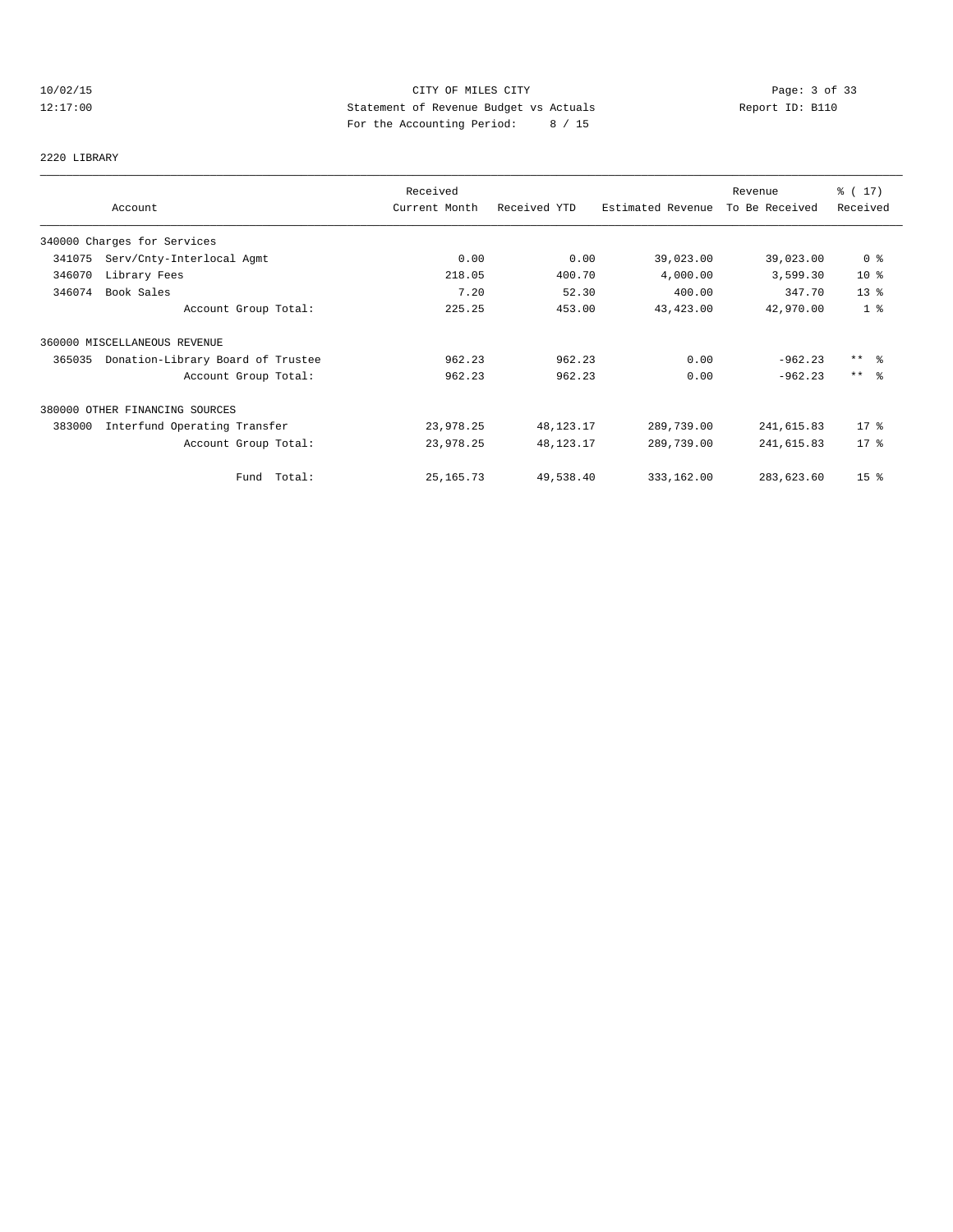# 10/02/15 CITY OF MILES CITY Page: 4 of 33<br>12:17:00 Statement of Revenue Budget vs Actuals Report ID: B110<br>For the Accumulate Deviced: 2016. 12:17:00 Statement of Revenue Budget vs Actuals Report ID: B110 For the Accounting Period: 8 / 15

#### 2260 EMERGENCY DISASTER

| Account                                          | Received<br>Current Month | Received YTD | Estimated Revenue To Be Received | Revenue | % (17)<br>Received  |
|--------------------------------------------------|---------------------------|--------------|----------------------------------|---------|---------------------|
| 310000 TAXES                                     |                           |              |                                  |         |                     |
| Penalty & Interest on Delinquent Taxes<br>312000 | 0.50                      | 7.34         | 0.00                             | $-7.34$ | $***$ %             |
| Account Group Total:                             | 0.50                      | 7.34         | 0.00                             | $-7.34$ | $***$ %             |
| Fund Total:                                      | 0.50                      | 7.34         | 0.00                             | $-7.34$ | $***$ $\frac{6}{3}$ |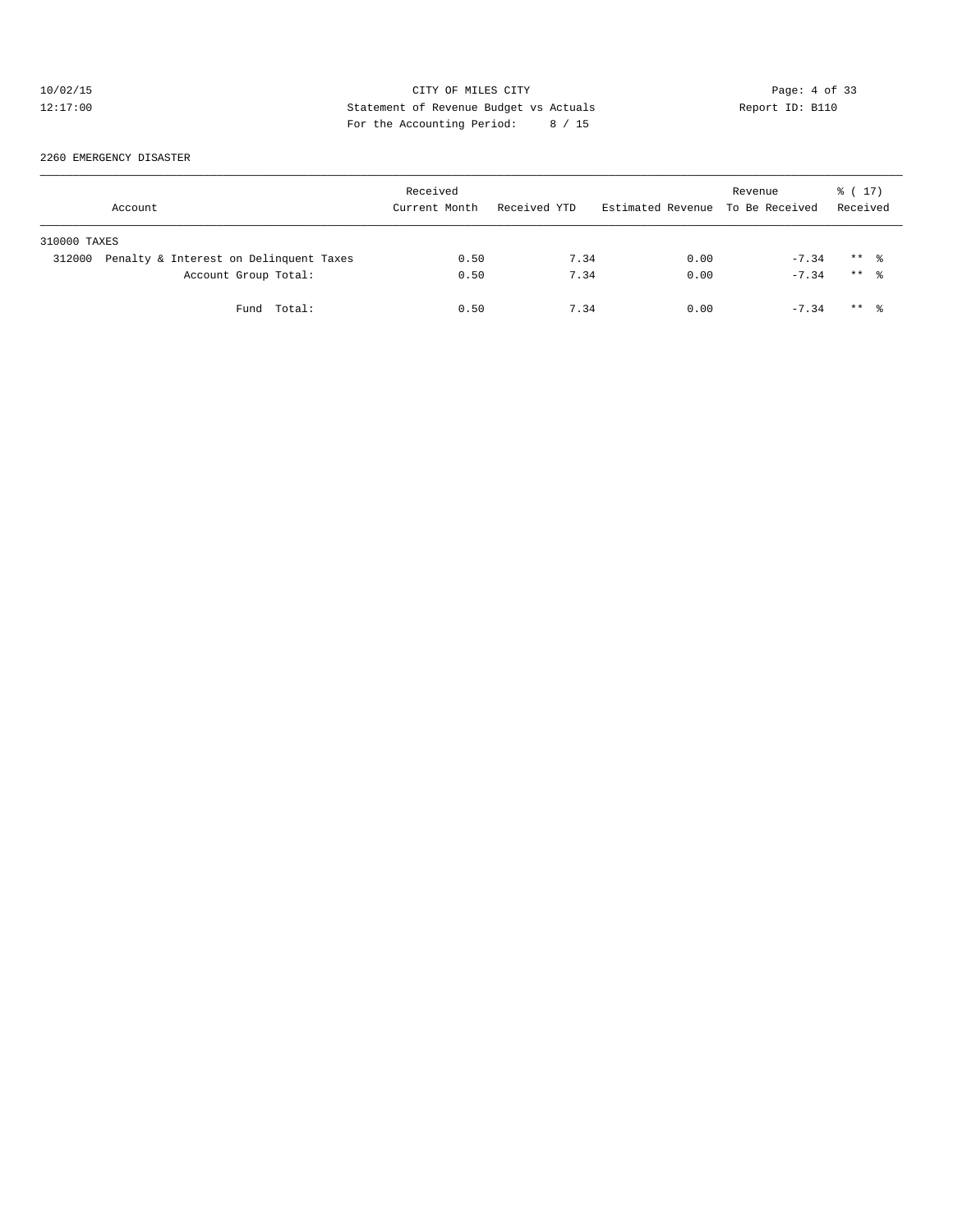# 10/02/15 CITY OF MILES CITY Page: 5 of 33 12:17:00 Statement of Revenue Budget vs Actuals Report ID: B110 For the Accounting Period: 8 / 15

#### 2270 Health

|                                        | Received      |              |                   | Revenue        | $\frac{1}{6}$ (17) |
|----------------------------------------|---------------|--------------|-------------------|----------------|--------------------|
| Account                                | Current Month | Received YTD | Estimated Revenue | To Be Received | Received           |
| 340000 Charges for Services            |               |              |                   |                |                    |
| Health Inspection Fees<br>344030       | 0.00          | 976.50       | 20,000.00         | 19,023.50      | 5 <sup>8</sup>     |
| Account Group Total:                   | 0.00          | 976.50       | 20,000.00         | 19,023.50      | 5 <sup>°</sup>     |
| 380000 OTHER FINANCING SOURCES         |               |              |                   |                |                    |
| 383000<br>Interfund Operating Transfer | 0.00          | 0.00         | 16,500.00         | 16,500.00      | 0 %                |
| Account Group Total:                   | 0.00          | 0.00         | 16,500.00         | 16,500.00      | 0 <sup>8</sup>     |
| Total:<br>Fund                         | 0.00          | 976.50       | 36,500.00         | 35,523.50      | 3%                 |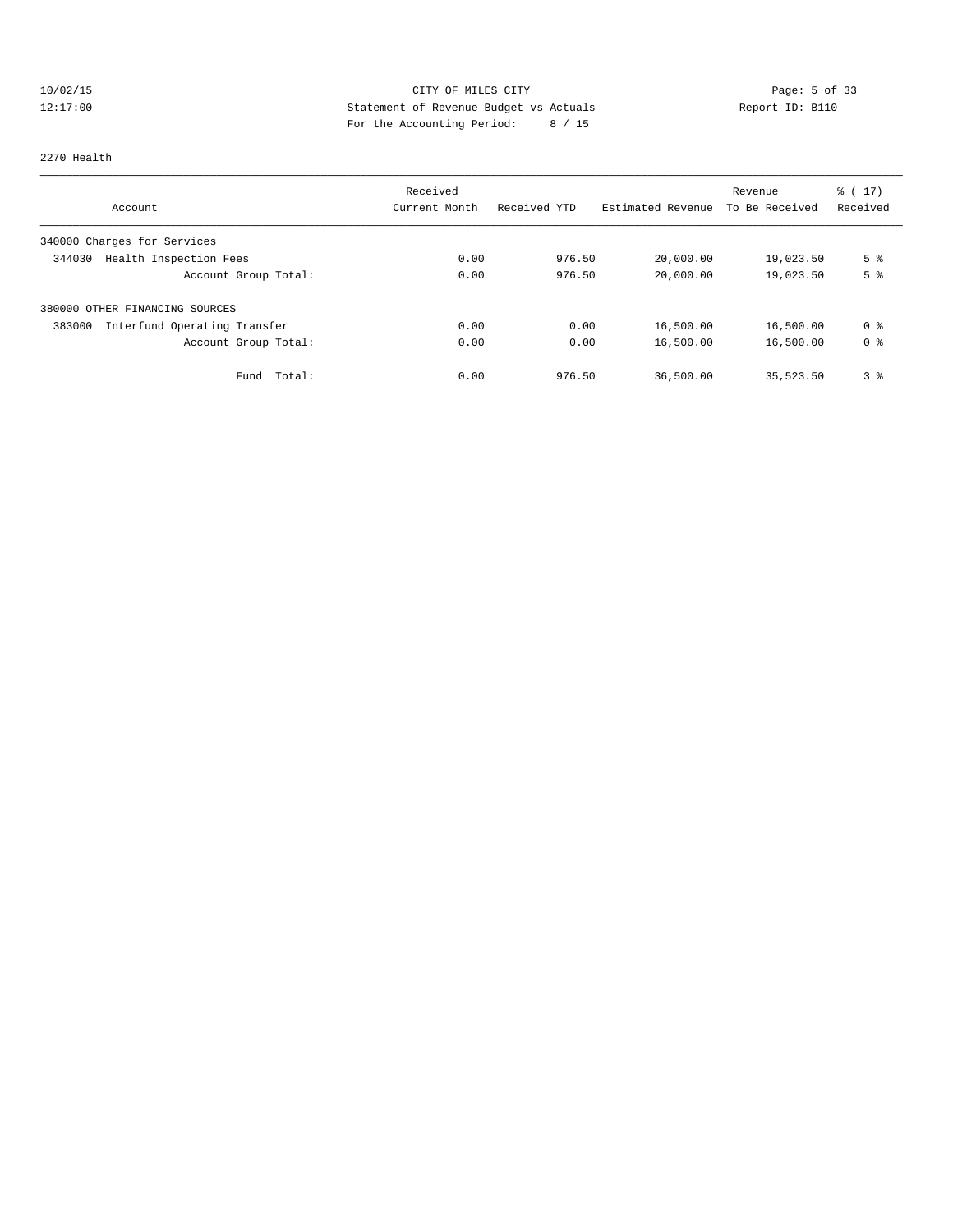#### 10/02/15 CITY OF MILES CITY Page: 6 of 33 12:17:00 Statement of Revenue Budget vs Actuals Report ID: B110 For the Accounting Period: 8 / 15

2350 Local Government/Study Commission

|              | Account                 |             | Received<br>Current Month | Received YTD | Estimated Revenue | Revenue<br>To Be Received | $\frac{1}{6}$ ( 17 )<br>Received |
|--------------|-------------------------|-------------|---------------------------|--------------|-------------------|---------------------------|----------------------------------|
| 310000 TAXES |                         |             |                           |              |                   |                           |                                  |
| 311010       | Real Property Taxes     |             | 3.89                      | 67.91        | 11,739.00         | 11,671.09                 | 1 %                              |
| 311020       | Personal Property Taxes |             | 1.65                      | 5.83         | 0.00              | $-5.83$                   | $***$ %                          |
|              | Account Group Total:    |             | 5.54                      | 73.74        | 11,739.00         | 11,665.26                 | 1 <sup>°</sup>                   |
|              |                         | Fund Total: | 5.54                      | 73.74        | 11,739.00         | 11,665.26                 | 1 <sup>8</sup>                   |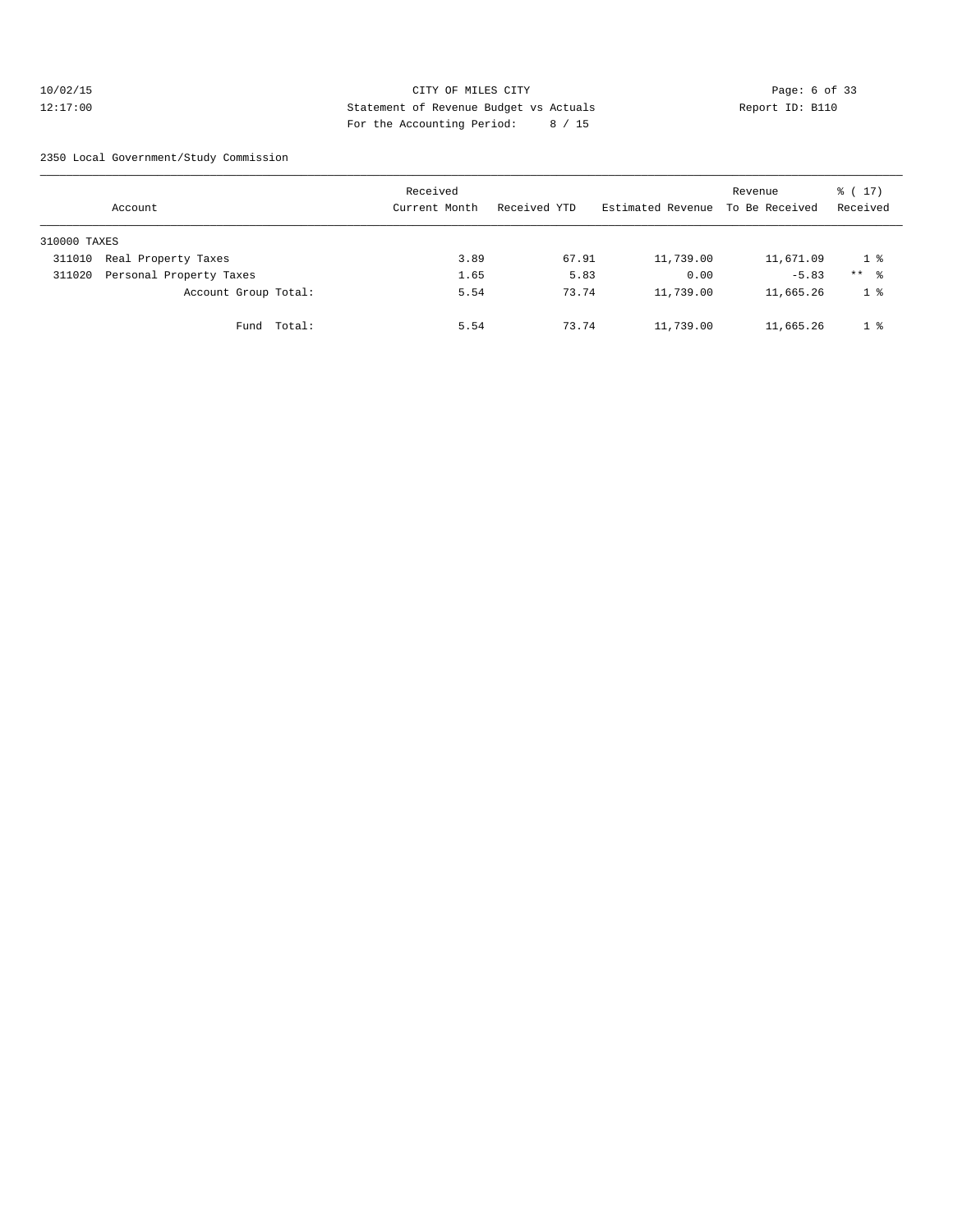# 10/02/15 CITY OF MILES CITY Page: 7 of 33 12:17:00 Statement of Revenue Budget vs Actuals Report ID: B110 For the Accounting Period: 8 / 15

2372 Permissive Medical Levy

|              | Account                                | Received<br>Current Month | Received YTD | Estimated Revenue | Revenue<br>To Be Received | % (17)<br>Received |
|--------------|----------------------------------------|---------------------------|--------------|-------------------|---------------------------|--------------------|
| 310000 TAXES |                                        |                           |              |                   |                           |                    |
| 311010       | Real Property Taxes                    | 88.74                     | 1,616.74     | 161,539.00        | 159,922.26                | 1 %                |
| 311020       | Personal Property Taxes                | 37.57                     | 135.14       | 5,272.00          | 5,136.86                  | 3 <sup>8</sup>     |
| 312000       | Penalty & Interest on Delinquent Taxes | 1.77                      | 25.76        | 0.00              | $-25.76$                  | $***$ $\approx$    |
|              | Account Group Total:                   | 128.08                    | 1,777.64     | 166,811.00        | 165,033.36                | 1 <sup>8</sup>     |
|              | Total:<br>Fund                         | 128.08                    | 1,777.64     | 166,811.00        | 165,033.36                | 1 <sup>8</sup>     |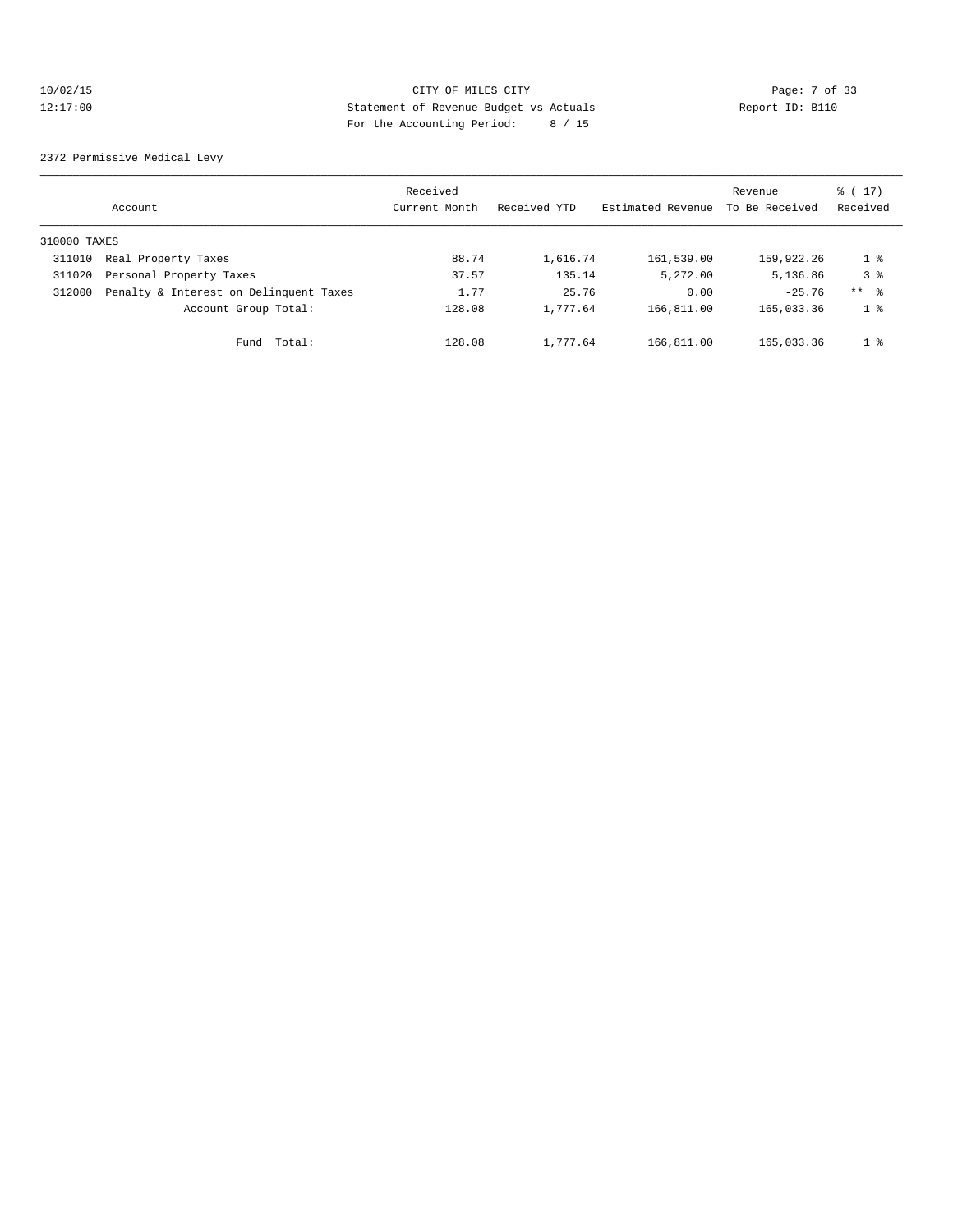# 10/02/15 CITY OF MILES CITY Page: 8 of 33<br>12:17:00 Statement of Revenue Budget vs Actuals Report ID: B110<br>For the Accumulate Deviced: 2016. 12:17:00 Statement of Revenue Budget vs Actuals Report ID: B110 For the Accounting Period: 8 / 15

#### 2394 BUILDING CODE ENFORCEMENT

| Account                              | Received<br>Current Month | Received YTD | Estimated Revenue | Revenue<br>To Be Received | $\frac{1}{6}$ (17)<br>Received |
|--------------------------------------|---------------------------|--------------|-------------------|---------------------------|--------------------------------|
| 320000 LICENSES AND PERMITS          |                           |              |                   |                           |                                |
| Building & Related Permits<br>323010 | 9,087.95                  | 16,983.40    | 75,000.00         | 58,016.60                 | $23$ %                         |
| Account Group Total:                 | 9,087.95                  | 16,983.40    | 75,000.00         | 58,016.60                 | $23$ $%$                       |
| Total:<br>Fund                       | 9,087.95                  | 16,983.40    | 75,000.00         | 58,016.60                 | $23$ $%$                       |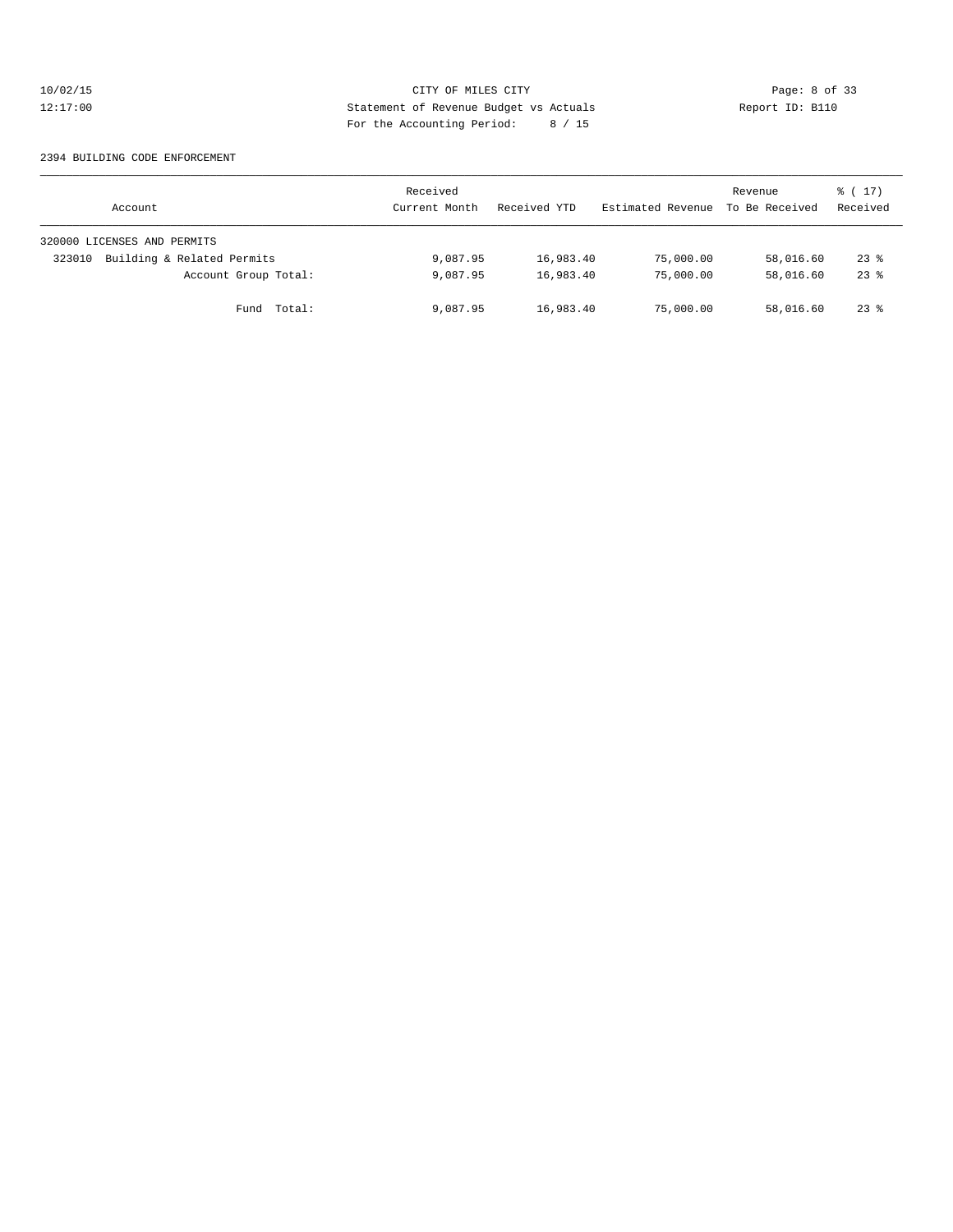# 10/02/15 CITY OF MILES CITY Page: 9 of 33 12:17:00 Statement of Revenue Budget vs Actuals Report ID: B110 For the Accounting Period: 8 / 15

2400 LTG M D#165-(Gen City)

|        |                                          | Received      |              |                   | Revenue        | % (17)         |
|--------|------------------------------------------|---------------|--------------|-------------------|----------------|----------------|
|        | Account                                  | Current Month | Received YTD | Estimated Revenue | To Be Received | Received       |
|        | 360000 MISCELLANEOUS REVENUE             |               |              |                   |                |                |
| 363010 | Maintenance Assessments                  | 337.00        | 2,624.06     | 168,599.00        | 165,974.94     | 2 <sup>8</sup> |
| 363040 | Penalty & Interest on Deling Assessments | 15.27         | 138.53       | 500.00            | 361.47         | $28*$          |
|        | Account Group Total:                     | 352.27        | 2,762.59     | 169,099.00        | 166, 336.41    | 2 <sup>8</sup> |
|        | 370000 INVESTMENT EARNINGS               |               |              |                   |                |                |
| 371010 | Investment Earnings                      | 0.00          | 0.00         | 100.00            | 100.00         | 0 <sup>8</sup> |
|        | Account Group Total:                     | 0.00          | 0.00         | 100.00            | 100.00         | 0 <sup>8</sup> |
|        | Total:<br>Fund                           | 352.27        | 2,762.59     | 169,199.00        | 166,436.41     | 2 <sub>8</sub> |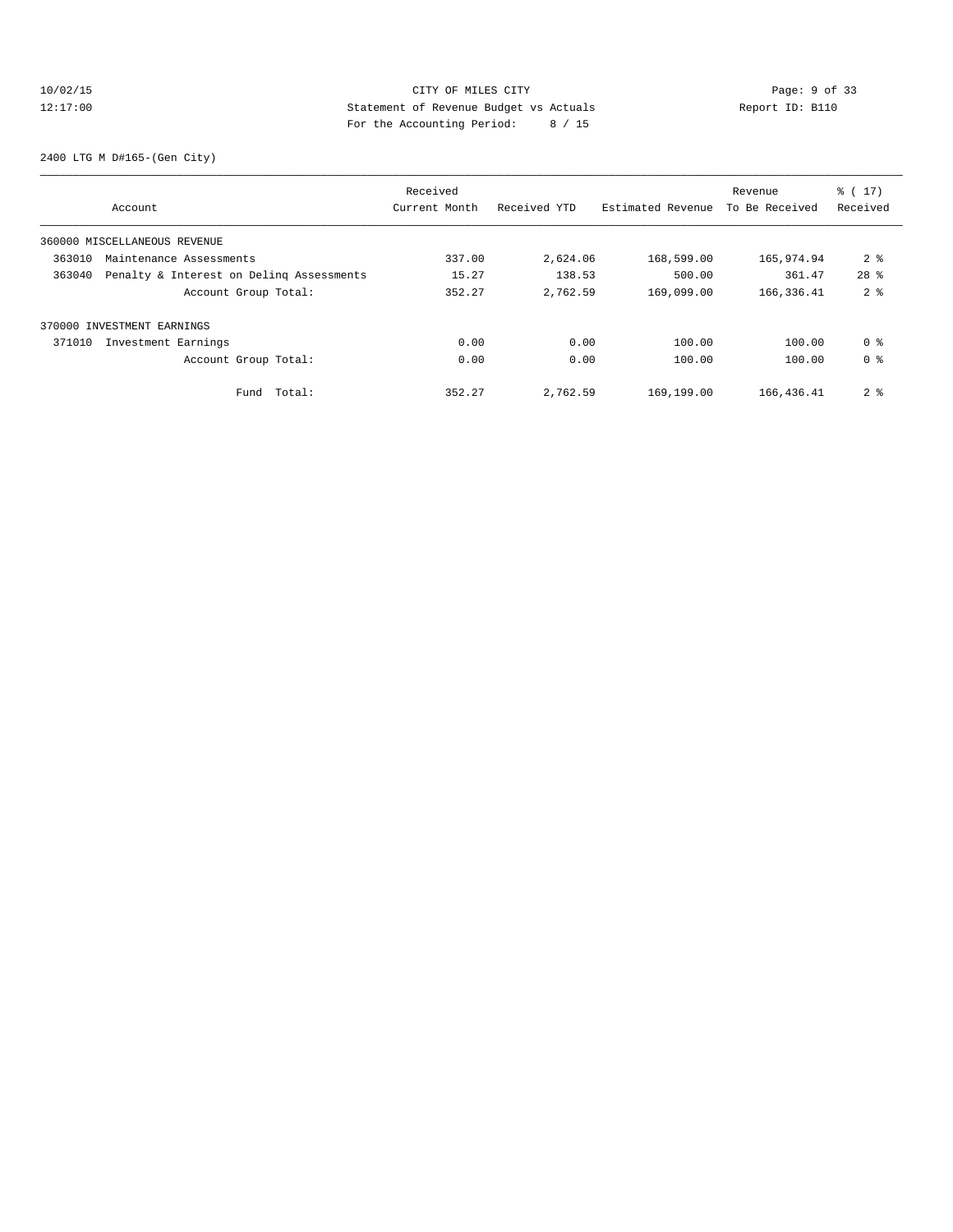# 10/02/15 **Page: 10 of 33** 12:17:00 Statement of Revenue Budget vs Actuals Report ID: B110 For the Accounting Period: 8 / 15

2420 LTG M D#167-(MilesAddn Etc)

|        | Account                                  | Received<br>Current Month | Received YTD | Estimated Revenue | Revenue<br>To Be Received | $\frac{1}{6}$ (17)<br>Received |
|--------|------------------------------------------|---------------------------|--------------|-------------------|---------------------------|--------------------------------|
|        | 360000 MISCELLANEOUS REVENUE             |                           |              |                   |                           |                                |
| 363010 | Maintenance Assessments                  | 7.90                      | 551.65       | 31,557.00         | 31,005.35                 | $2 \text{ }^{\circ}$           |
| 363040 | Penalty & Interest on Deling Assessments | 0.36                      | 37.24        | 100.00            | 62.76                     | 378                            |
|        | Account Group Total:                     | 8.26                      | 588.89       | 31,657.00         | 31,068.11                 | 2 <sub>8</sub>                 |
|        | Total:<br>Fund                           | 8.26                      | 588.89       | 31,657.00         | 31,068.11                 | $2 \text{ }^{\circ}$           |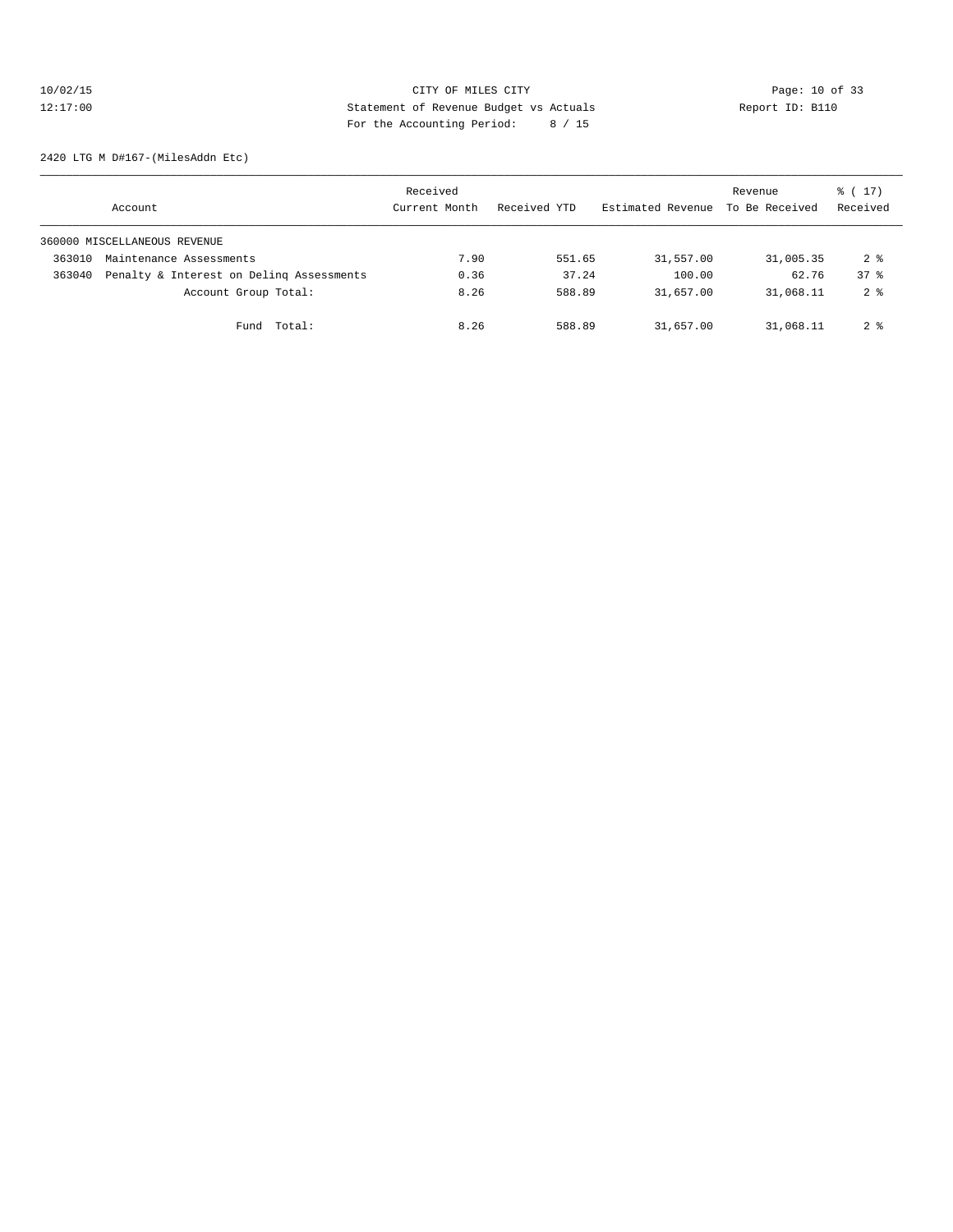# 10/02/15 **Page: 11 of 33** CITY OF MILES CITY **Page: 11 of 33** 12:17:00 Statement of Revenue Budget vs Actuals Report ID: B110<br>Report ID: B110 For the Accounting Period: 8 / 15

2430 LTG M D#171-(Balsam Est)

| Account                           | Received<br>Current Month | Received YTD | Estimated Revenue To Be Received | Revenue  | $\frac{1}{6}$ ( 17 )<br>Received |
|-----------------------------------|---------------------------|--------------|----------------------------------|----------|----------------------------------|
| 360000 MISCELLANEOUS REVENUE      |                           |              |                                  |          |                                  |
| Maintenance Assessments<br>363010 | 0.00                      | 0.00         | 4,267.00                         | 4,267.00 | 0 %                              |
| Account Group Total:              | 0.00                      | 0.00         | 4,267.00                         | 4,267.00 | 0 <sup>8</sup>                   |
| Fund Total:                       | 0.00                      | 0.00         | 4,267.00                         | 4,267.00 | 0 %                              |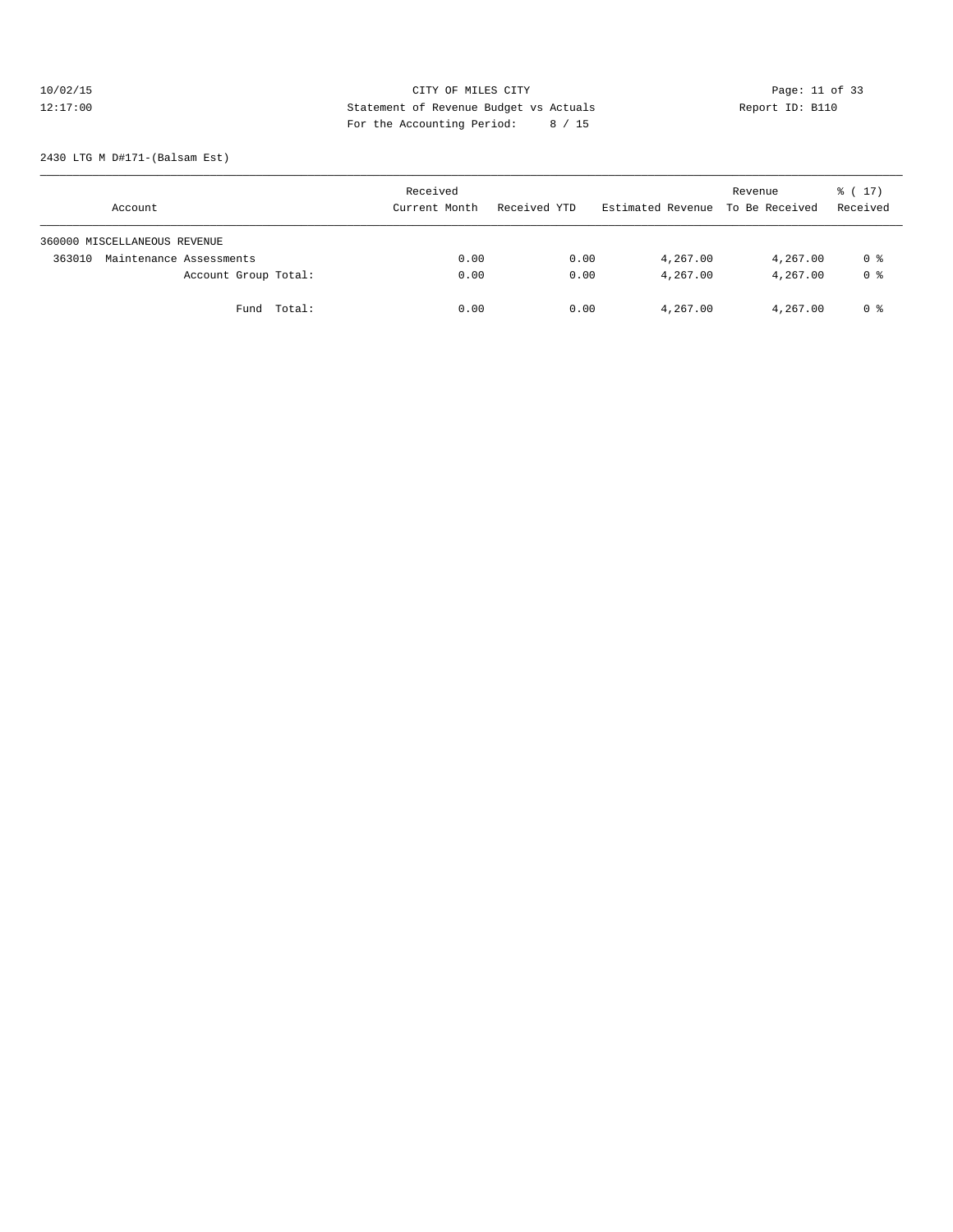# 10/02/15 Page: 12 of 33 12:17:00 Statement of Revenue Budget vs Actuals Report ID: B110 For the Accounting Period: 8 / 15

2440 LTG M D#172-(Main Str)

|                                                    | Received      |              |                   | Revenue        | % (17)         |
|----------------------------------------------------|---------------|--------------|-------------------|----------------|----------------|
| Account                                            | Current Month | Received YTD | Estimated Revenue | To Be Received | Received       |
| 360000 MISCELLANEOUS REVENUE                       |               |              |                   |                |                |
| 363010<br>Maintenance Assessments                  | 0.00          | 0.00         | 17,482.00         | 17,482.00      | 0 %            |
| Penalty & Interest on Deling Assessments<br>363040 | 0.00          | 0.00         | 100.00            | 100.00         | 0 <sup>8</sup> |
| Account Group Total:                               | 0.00          | 0.00         | 17,582.00         | 17,582.00      | 0 <sub>8</sub> |
| 370000 INVESTMENT EARNINGS                         |               |              |                   |                |                |
| 371010<br>Investment Earnings                      | 0.00          | 0.00         | 50.00             | 50.00          | 0 <sup>8</sup> |
| Account Group Total:                               | 0.00          | 0.00         | 50.00             | 50.00          | 0 <sup>8</sup> |
| Total:<br>Fund                                     | 0.00          | 0.00         | 17,632.00         | 17,632.00      | 0 <sub>8</sub> |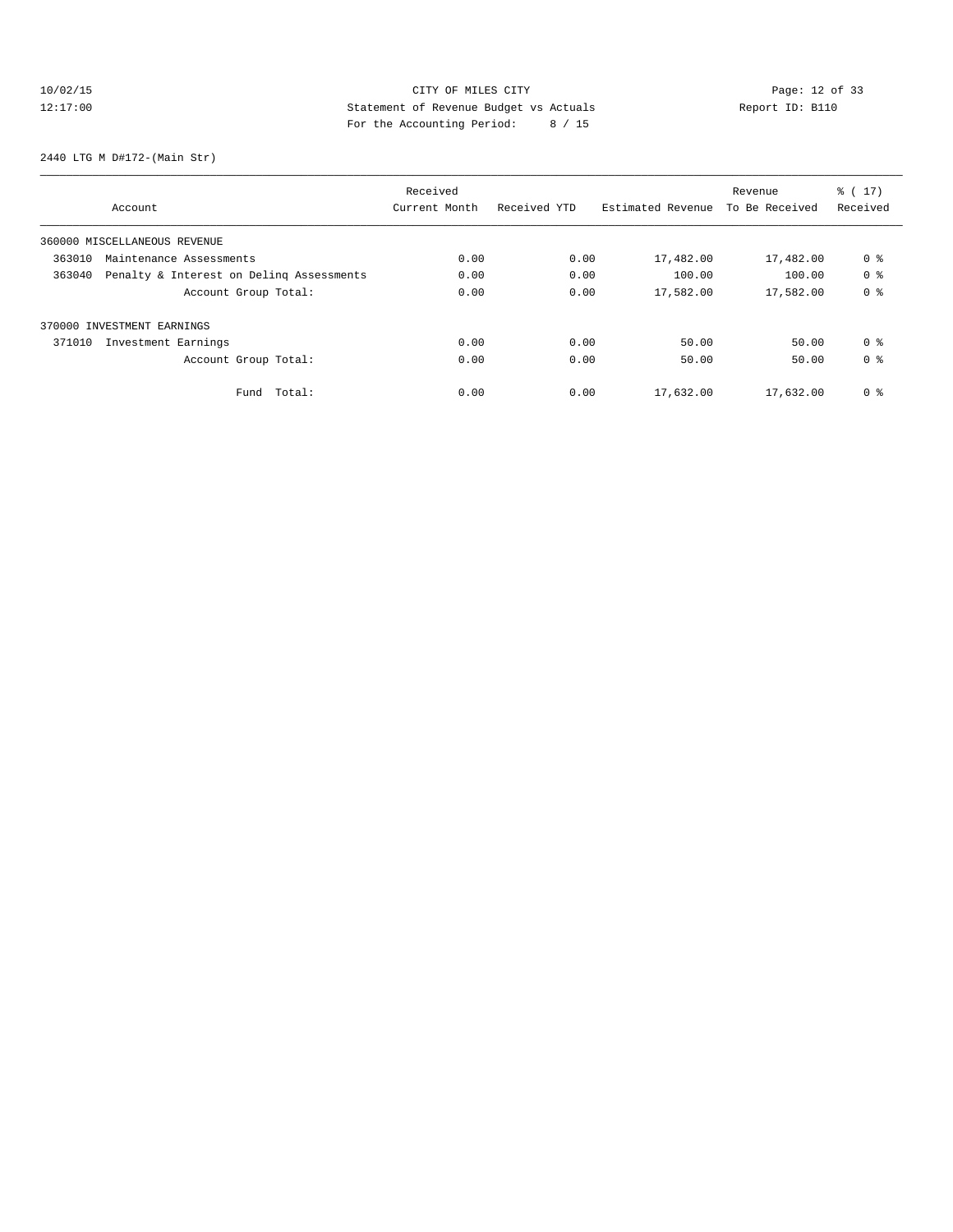# 10/02/15 Page: 13 of 33 12:17:00 Statement of Revenue Budget vs Actuals Report ID: B110 For the Accounting Period: 8 / 15

2450 LTG M D#195-(SG-Trico)

|        | Account                                  | Received<br>Current Month | Received YTD | Estimated Revenue | Revenue<br>To Be Received | $\frac{1}{6}$ (17)<br>Received |
|--------|------------------------------------------|---------------------------|--------------|-------------------|---------------------------|--------------------------------|
|        | 360000 MISCELLANEOUS REVENUE             |                           |              |                   |                           |                                |
| 363010 | Maintenance Assessments                  | 0.00                      | 36.57        | 5,319.00          | 5,282.43                  | 18                             |
| 363040 | Penalty & Interest on Deling Assessments | 0.00                      | 1.64         | 0.00              | $-1.64$                   | $***$ $\frac{6}{5}$            |
|        | Account Group Total:                     | 0.00                      | 38.21        | 5,319.00          | 5,280.79                  | $1 \circ$                      |
|        | Total:<br>Fund                           | 0.00                      | 38.21        | 5,319.00          | 5,280.79                  | $1 \cdot$                      |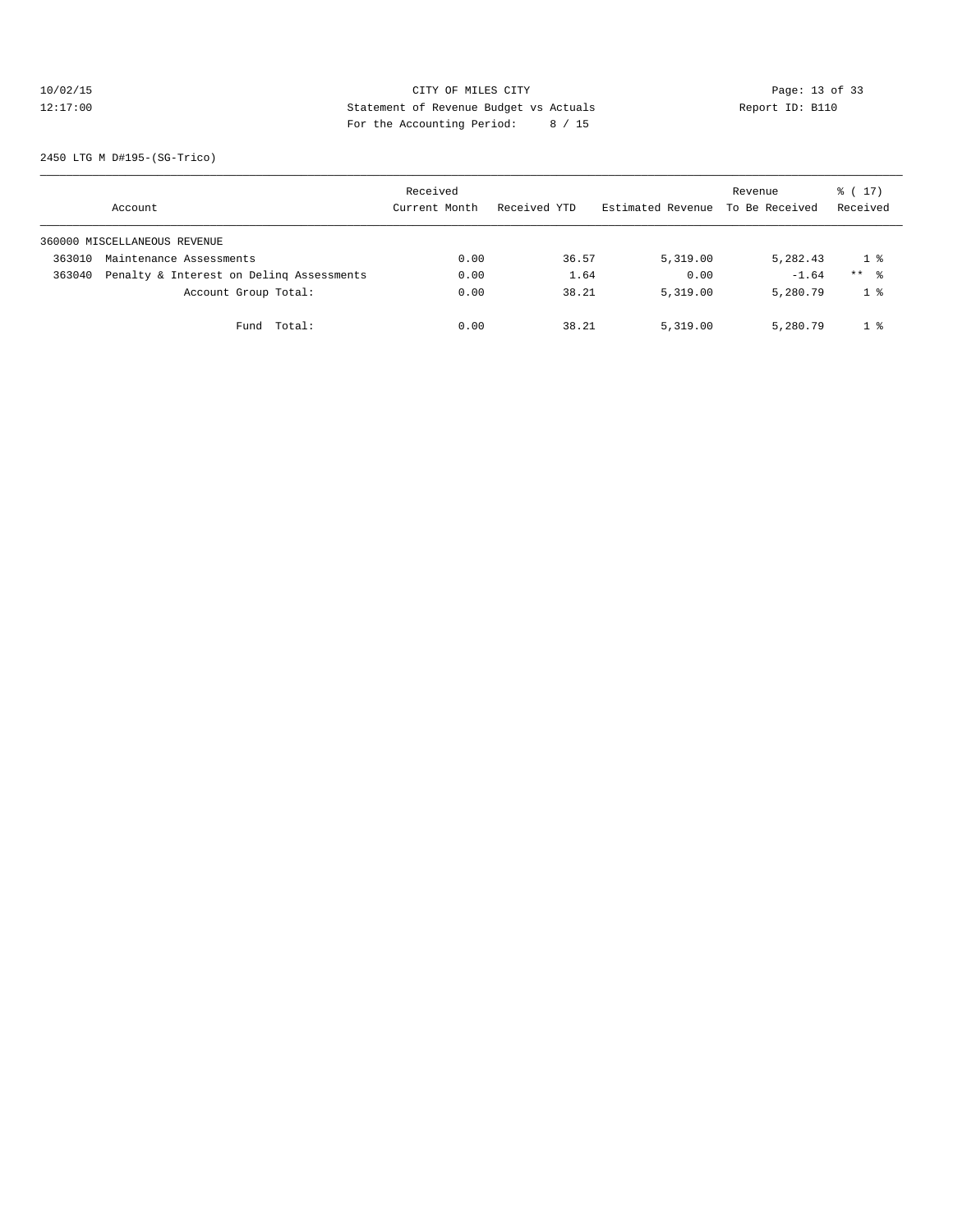# 10/02/15 **Page: 14 of 33** 12:17:00 Statement of Revenue Budget vs Actuals Report ID: B110 For the Accounting Period: 8 / 15

2470 LTG M D#202-(SG-MDU&NV)

|        | Account                                  | Received<br>Current Month | Received YTD | Estimated Revenue | Revenue<br>To Be Received | $\frac{1}{6}$ ( 17 )<br>Received |
|--------|------------------------------------------|---------------------------|--------------|-------------------|---------------------------|----------------------------------|
|        | 360000 MISCELLANEOUS REVENUE             |                           |              |                   |                           |                                  |
| 363010 | Maintenance Assessments                  | 0.00                      | 29.39        | 7,614.00          | 7,584.61                  | 0 %                              |
| 363040 | Penalty & Interest on Deling Assessments | 0.00                      | 1.32         | 10.00             | 8.68                      | $13*$                            |
|        | Account Group Total:                     | 0.00                      | 30.71        | 7,624.00          | 7.593.29                  | 0 %                              |
|        | Total:<br>Fund                           | 0.00                      | 30.71        | 7,624.00          | 7.593.29                  | 0 %                              |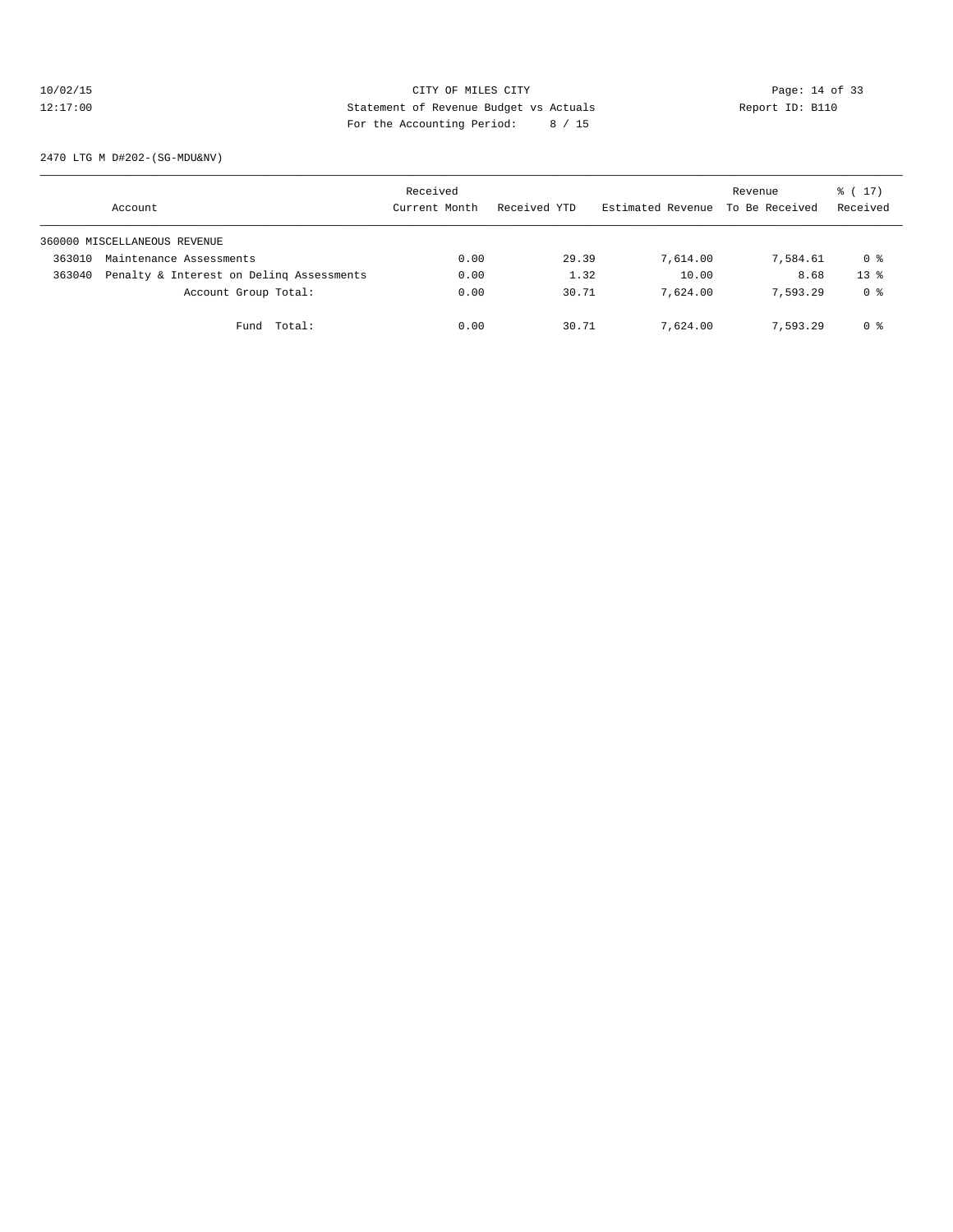# 10/02/15 CITY OF MILES CITY CHE CITY Page: 15 of 33<br>12:17:00 Statement of Revenue Budget vs Actuals Report ID: B110<br>For the Accounting Posite (1966) Computer (1966) Report ID: B110 12:17:00 Statement of Revenue Budget vs Actuals Report ID: B110 For the Accounting Period: 8 / 15

2480 LTG M M#173-(Milestown Estates)

|        | Account                                  | Received<br>Current Month | Received YTD | Estimated Revenue | Revenue<br>To Be Received | $\frac{1}{6}$ (17)<br>Received |
|--------|------------------------------------------|---------------------------|--------------|-------------------|---------------------------|--------------------------------|
|        | 360000 MISCELLANEOUS REVENUE             |                           |              |                   |                           |                                |
| 363010 | Maintenance Assessments                  | 0.00                      | 116.16       | 1,701.00          | 1,584.84                  | 7 %                            |
| 363040 | Penalty & Interest on Deling Assessments | 0.00                      | 5.22         | 0.00              | $-5.22$                   | $***$ %                        |
|        | Account Group Total:                     | 0.00                      | 121.38       | 1,701.00          | 1,579.62                  | 7 %                            |
|        | Total:<br>Fund                           | 0.00                      | 121.38       | 1,701.00          | 1,579.62                  | 7 %                            |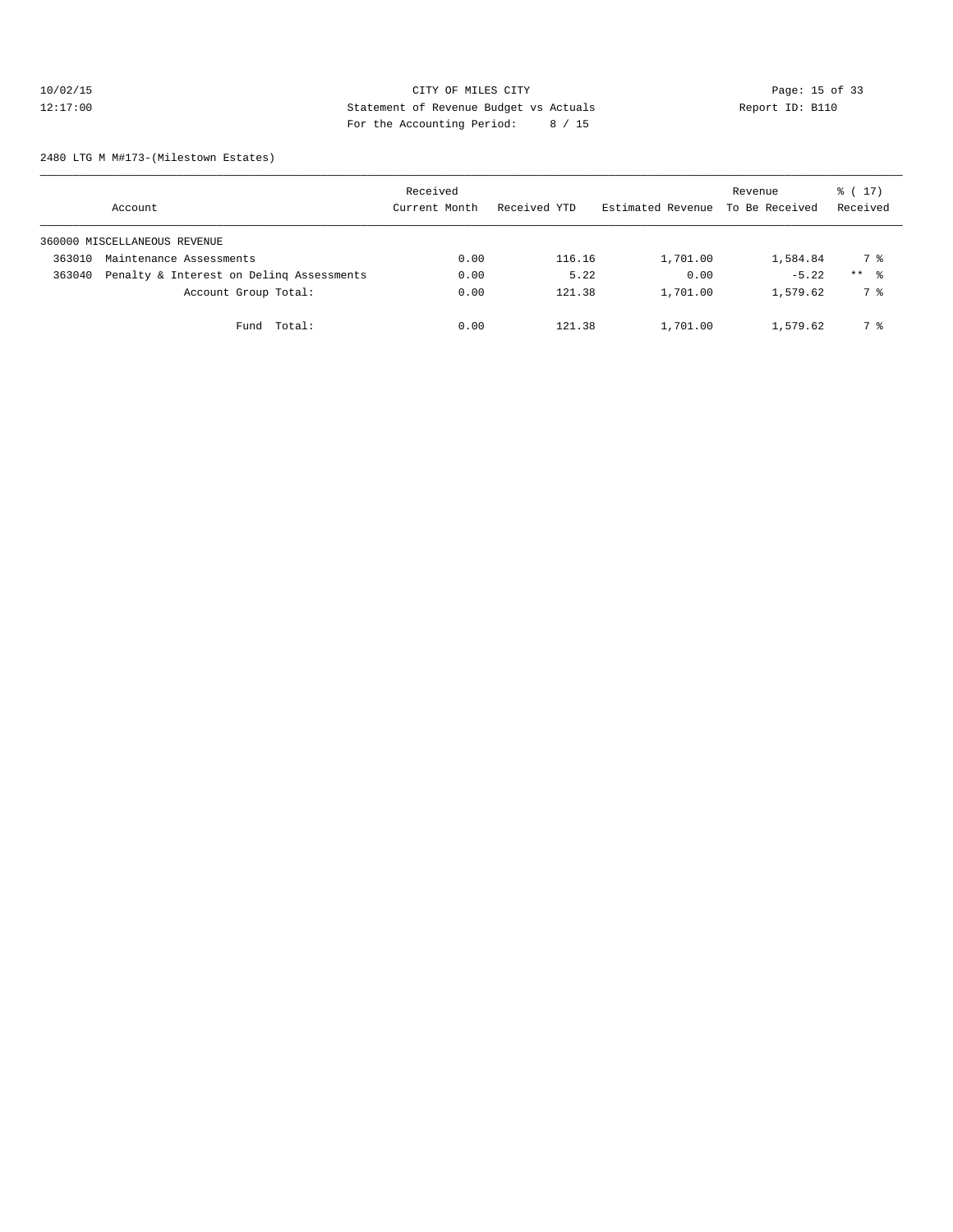# 10/02/15 **Page: 16 of 33** 12:17:00 Statement of Revenue Budget vs Actuals Report ID: B110 For the Accounting Period: 8 / 15

2510 STR MAINT DIST #204

|        |                                          | Received      |              |                   | Revenue        | % (17)         |
|--------|------------------------------------------|---------------|--------------|-------------------|----------------|----------------|
|        | Account                                  | Current Month | Received YTD | Estimated Revenue | To Be Received | Received       |
|        | 360000 MISCELLANEOUS REVENUE             |               |              |                   |                |                |
| 362020 | MISC REVENUE                             | 0.00          | 0.00         | 59,703.00         | 59,703.00      | 0 <sup>8</sup> |
| 363010 | Maintenance Assessments                  | 1,667.48      | 12,416.99    | 1,020,036.00      | 1,007,619.01   | 1 <sup>8</sup> |
| 363040 | Penalty & Interest on Deling Assessments | 75.58         | 664.89       | 1,000.00          | 335.11         | 66 %           |
|        | Account Group Total:                     | 1,743.06      | 13,081.88    | 1,080,739.00      | 1,067,657.12   | 1 <sup>8</sup> |
|        | 370000 INVESTMENT EARNINGS               |               |              |                   |                |                |
| 371010 | Investment Earnings                      | 0.00          | 0.00         | 400.00            | 400.00         | 0 <sup>8</sup> |
|        | Account Group Total:                     | 0.00          | 0.00         | 400.00            | 400.00         | 0 <sup>8</sup> |
|        | 380000 OTHER FINANCING SOURCES           |               |              |                   |                |                |
| 383000 | Interfund Operating Transfer             | 0.00          | 0.00         | 90,327.00         | 90,327.00      | 0 <sup>8</sup> |
|        | Account Group Total:                     | 0.00          | 0.00         | 90,327.00         | 90,327.00      | 0 <sup>8</sup> |
|        | Total:<br>Fund                           | 1,743.06      | 13,081.88    | 1,171,466.00      | 1,158,384.12   | 1 <sub>8</sub> |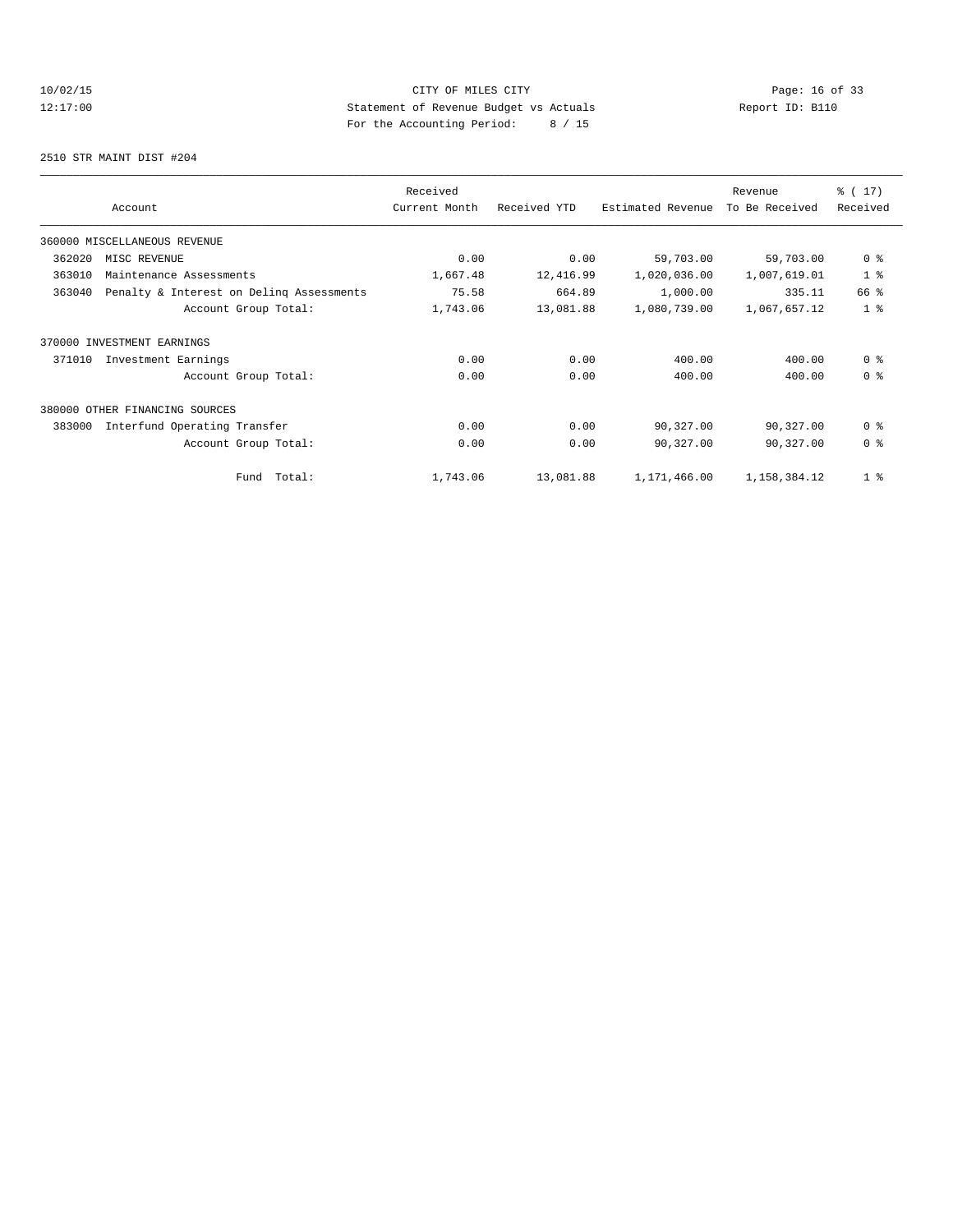# 10/02/15 **Page: 17 of 33** CITY OF MILES CITY **Page: 17 of 33** 12:17:00 Statement of Revenue Budget vs Actuals Report ID: B110<br>Report ID: B110 For the Accounting Period: 8 / 15

2520 STR MAINT DIST #205

|        | Account                                  | Received<br>Current Month | Received YTD | Estimated Revenue | Revenue<br>To Be Received | % (17)<br>Received |
|--------|------------------------------------------|---------------------------|--------------|-------------------|---------------------------|--------------------|
|        | 330000 INTERGOVERNMENTAL REVENUES        |                           |              |                   |                           |                    |
| 334001 | CTEP-SRTS- Safe route to school          | 0.00                      | 0.00         | 315,010.00        | 315,010.00                | 0 <sup>8</sup>     |
|        | Account Group Total:                     | 0.00                      | 0.00         | 315,010.00        | 315,010.00                | 0 <sup>8</sup>     |
|        | 360000 MISCELLANEOUS REVENUE             |                           |              |                   |                           |                    |
| 363010 | Maintenance Assessments                  | 247.09                    | 4,655.22     | 242,476.00        | 237,820.78                | 2 <sup>8</sup>     |
| 363040 | Penalty & Interest on Deling Assessments | 11.20                     | 272.38       | 1,000.00          | 727.62                    | $27$ $%$           |
|        | Account Group Total:                     | 258.29                    | 4,927.60     | 243, 476.00       | 238,548.40                | 2 <sup>8</sup>     |
|        | 370000 INVESTMENT EARNINGS               |                           |              |                   |                           |                    |
| 371010 | Investment Earnings                      | 0.00                      | 0.00         | 400.00            | 400.00                    | 0 <sup>8</sup>     |
|        | Account Group Total:                     | 0.00                      | 0.00         | 400.00            | 400.00                    | 0 <sup>8</sup>     |
|        | 380000 OTHER FINANCING SOURCES           |                           |              |                   |                           |                    |
| 383000 | Interfund Operating Transfer             | 0.00                      | 0.00         | 90,327.00         | 90,327.00                 | 0 <sup>8</sup>     |
|        | Account Group Total:                     | 0.00                      | 0.00         | 90,327.00         | 90,327.00                 | 0 <sup>8</sup>     |
|        | Total:<br>Fund                           | 258.29                    | 4,927.60     | 649,213.00        | 644, 285.40               | 1 <sup>8</sup>     |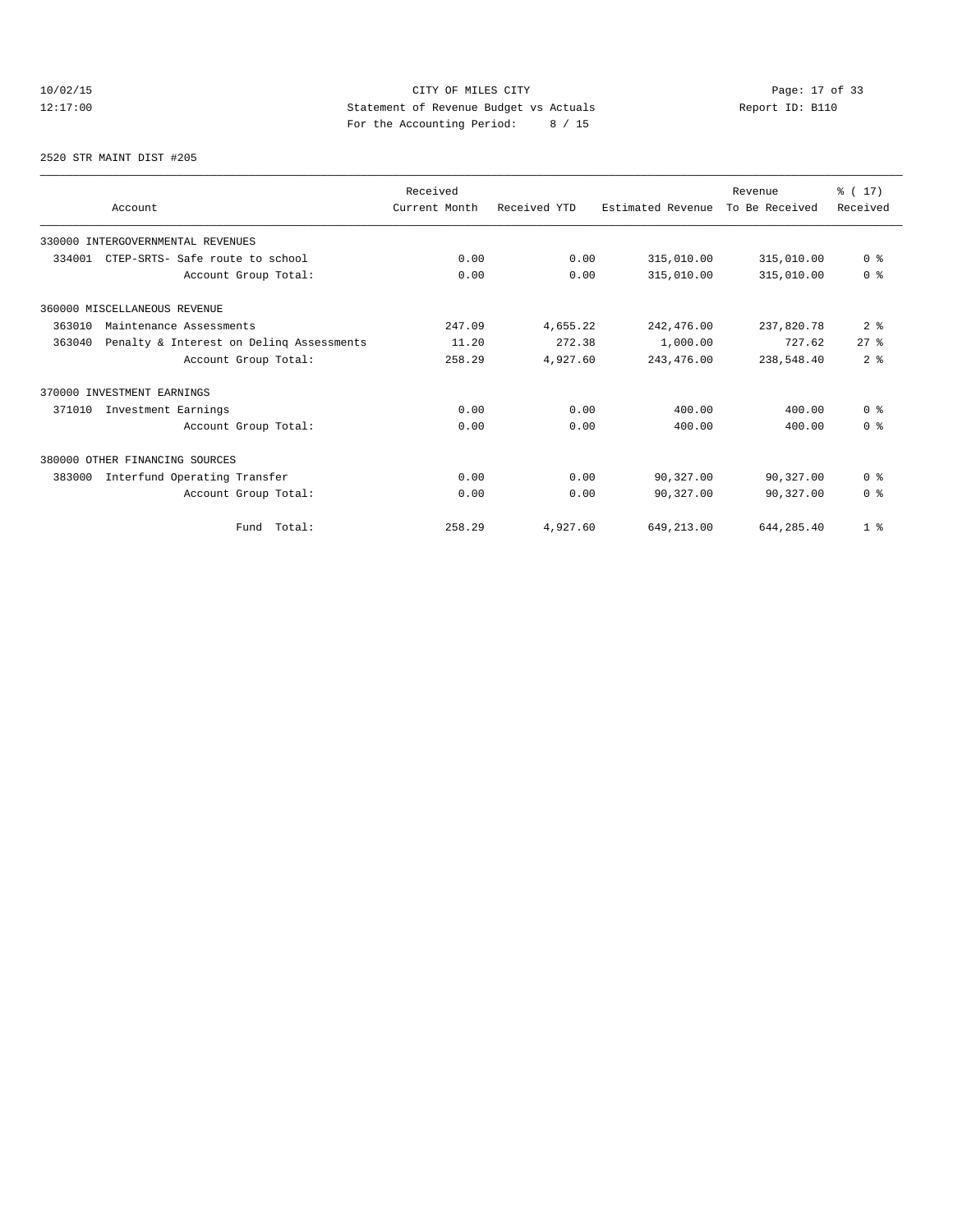# 10/02/15 CITY OF MILES CITY CHE CITY Page: 18 of 33<br>12:17:00 Statement of Revenue Budget vs Actuals Report ID: B110<br>12:17:00 Page: the Magazine Page: the Magazine Page: 18 of 33 12:17:00 Statement of Revenue Budget vs Actuals Report ID: B110 For the Accounting Period: 8 / 15

#### 2540 STR MAINT DIST#207-(MILESTOWN ESTATES)

|        | Account                                  | Received<br>Current Month | Received YTD | Estimated Revenue | Revenue<br>To Be Received | $\frac{1}{6}$ (17)<br>Received |
|--------|------------------------------------------|---------------------------|--------------|-------------------|---------------------------|--------------------------------|
|        | 360000 MISCELLANEOUS REVENUE             |                           |              |                   |                           |                                |
| 363010 | Maintenance Assessments                  | 0.00                      | 280.85       | 6,464.00          | 6,183.15                  | $4\degree$                     |
| 363040 | Penalty & Interest on Deling Assessments | 0.00                      | 12.61        | 0.00              | $-12.61$                  | $***$ $\frac{6}{2}$            |
|        | Account Group Total:                     | 0.00                      | 293.46       | 6,464.00          | 6,170.54                  | 5 <sup>8</sup>                 |
|        | Fund Total:                              | 0.00                      | 293.46       | 6,464.00          | 6,170.54                  | 5 %                            |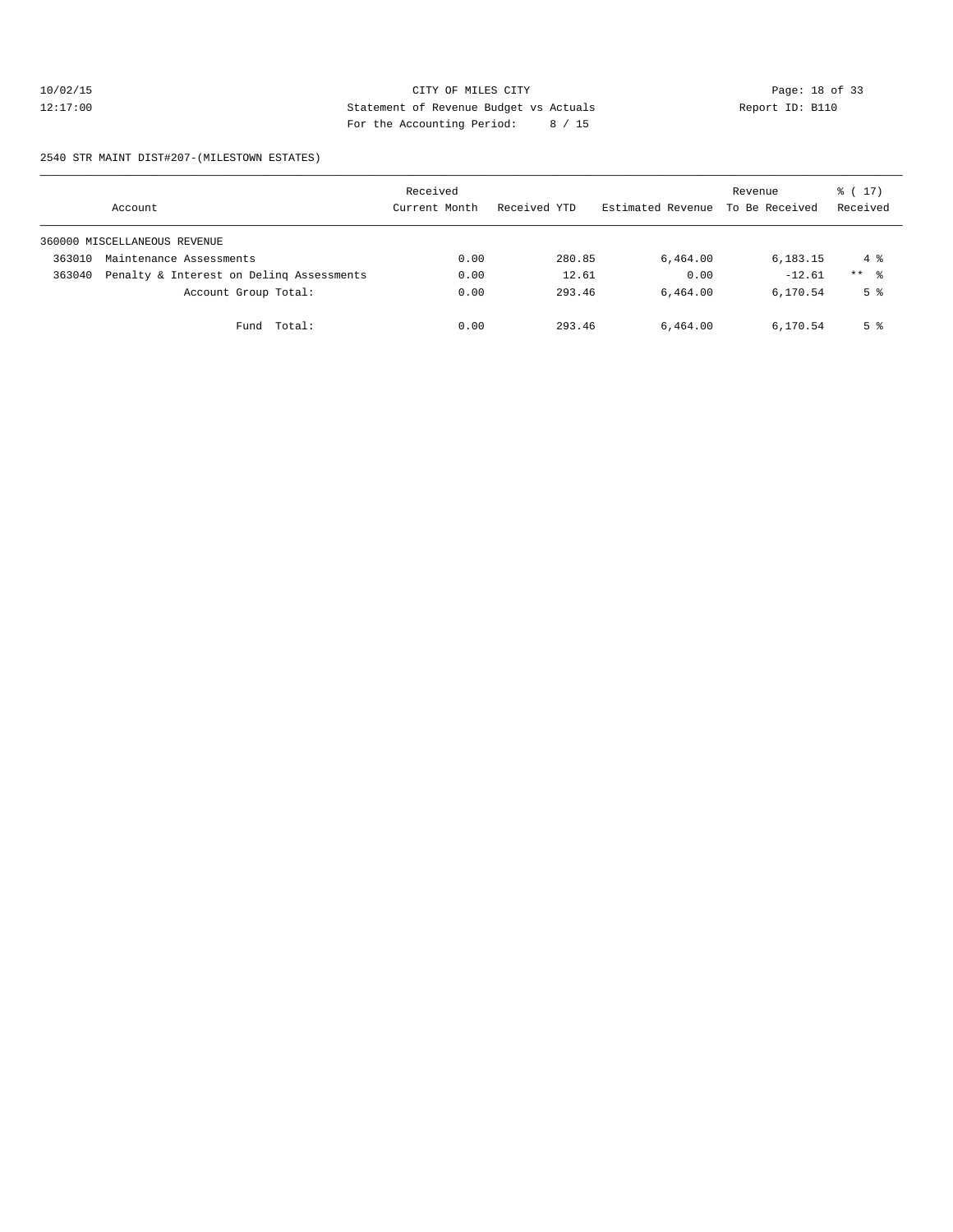# 10/02/15 CITY OF MILES CITY CHE CITY Page: 19 of 33<br>12:17:00 Statement of Revenue Budget vs Actuals Report ID: B110<br>For the Accounting Posite (Aliso and Aliso and Aliso and Aliso and Aliso and Aliso and Aliso and Aliso and 12:17:00 Statement of Revenue Budget vs Actuals Report ID: B110 For the Accounting Period: 8 / 15

#### 2701 Fire Grants

| Account                      | Received<br>Current Month | Received YTD | Estimated Revenue | Revenue<br>To Be Received | $\frac{1}{6}$ ( 17 )<br>Received |
|------------------------------|---------------------------|--------------|-------------------|---------------------------|----------------------------------|
| 360000 MISCELLANEOUS REVENUE |                           |              |                   |                           |                                  |
| DONATIONS-FIRE/AMB<br>365040 | 0.00                      | 0.00         | 1,000.00          | 1,000.00                  | 0 %                              |
| Account Group Total:         | 0.00                      | 0.00         | 1,000.00          | 1,000.00                  | 0 <sup>8</sup>                   |
| Fund Total:                  | 0.00                      | 0.00         | 1,000.00          | 1,000.00                  | 0 %                              |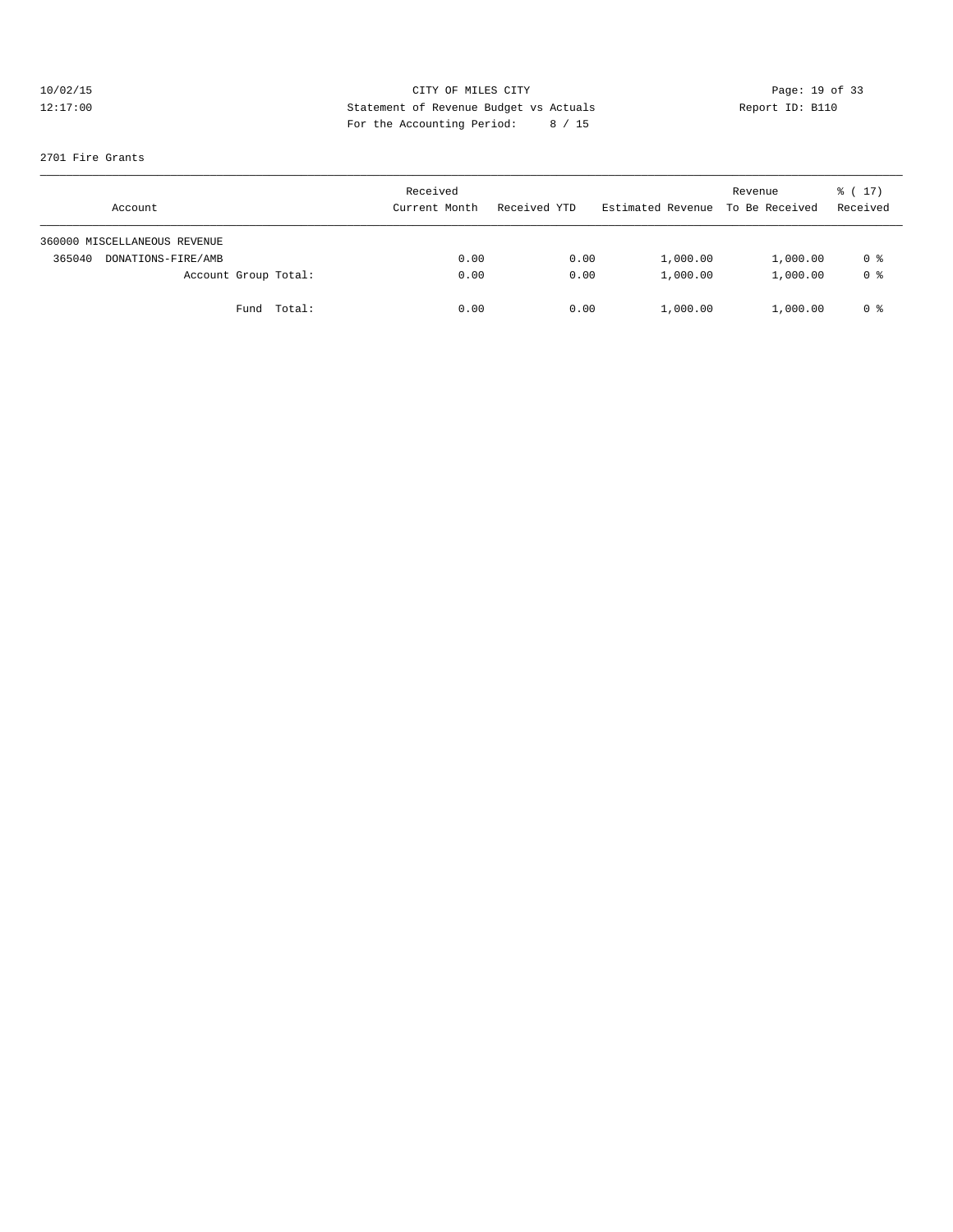# 10/02/15 **Page: 20 of 33** 12:17:00 Statement of Revenue Budget vs Actuals Report ID: B110 For the Accounting Period: 8 / 15

2820 GAS TAX

| Account                              | Received<br>Current Month | Received YTD | Estimated Revenue | Revenue<br>To Be Received | $\frac{1}{6}$ (17)<br>Received |
|--------------------------------------|---------------------------|--------------|-------------------|---------------------------|--------------------------------|
| 330000 INTERGOVERNMENTAL REVENUES    |                           |              |                   |                           |                                |
| Gasoline Tax Apportionment<br>335040 | 15,054.52                 | 30,109.04    | 180,654.00        | 150,544.96                | $17*$                          |
| Account Group Total:                 | 15,054.52                 | 30,109.04    | 180,654.00        | 150,544.96                | $17*$                          |
| Fund Total:                          | 15,054.52                 | 30,109.04    | 180,654.00        | 150,544.96                | $17*$                          |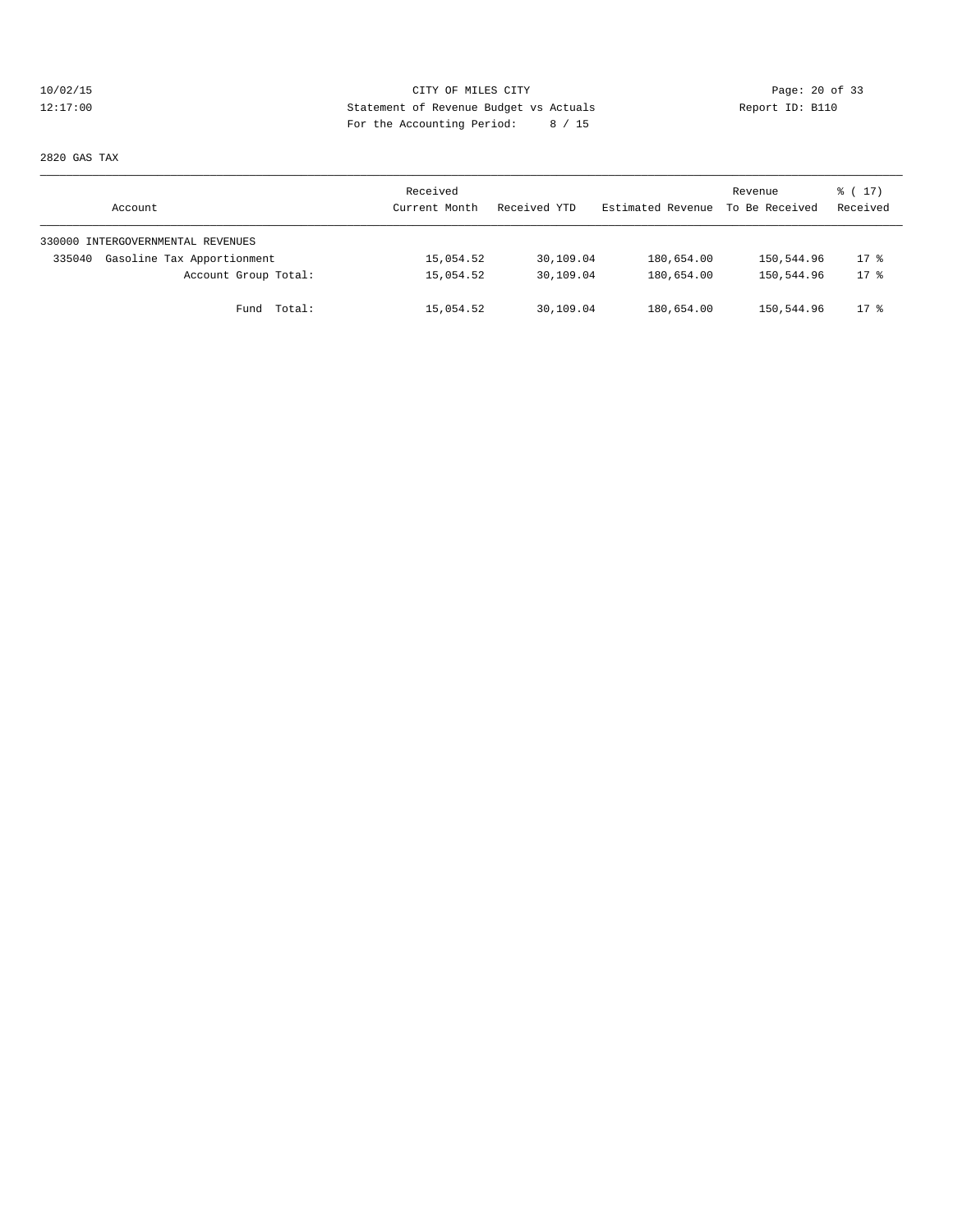# 10/02/15 CITY OF MILES CITY CHE CITY Page: 21 of 33<br>12:17:00 Statement of Revenue Budget vs Actuals Report ID: B110<br>For the Accounting Posite (1966) Computer (1966) Report ID: B110 12:17:00 Statement of Revenue Budget vs Actuals Report ID: B110 For the Accounting Period: 8 / 15

#### 2850 911 EMERGENCY

|        |                                   |        | Received      |              |                   | Revenue        | ៖ ( 17)            |
|--------|-----------------------------------|--------|---------------|--------------|-------------------|----------------|--------------------|
|        | Account                           |        | Current Month | Received YTD | Estimated Revenue | To Be Received | Received           |
|        | 330000 INTERGOVERNMENTAL REVENUES |        |               |              |                   |                |                    |
| 335080 | Basic 911 Funds                   |        | 15,637.17     | 15,637.17    | 63,000.00         | 47,362.83      | $25$ $\frac{6}{5}$ |
| 335081 | Enhanced 911 Funds                |        | 15,637.17     | 15,637.17    | 63,000.00         | 47,362.83      | $25$ %             |
| 335082 | 911 - WIRELESS FUNDS              |        | 40,788.10     | 40,788.10    | 75,000.00         | 34, 211.90     | $54$ %             |
|        | Account Group Total:              |        | 72,062.44     | 72,062.44    | 201,000.00        | 128,937.56     | 36 <sup>8</sup>    |
|        | 370000 INVESTMENT EARNINGS        |        |               |              |                   |                |                    |
| 371010 | Investment Earnings               |        | 0.00          | 0.00         | 200.00            | 200.00         | 0 <sup>8</sup>     |
|        | Account Group Total:              |        | 0.00          | 0.00         | 200.00            | 200.00         | 0 <sup>8</sup>     |
|        | Fund                              | Total: | 72,062.44     | 72,062.44    | 201,200.00        | 129, 137.56    | 36 <sup>8</sup>    |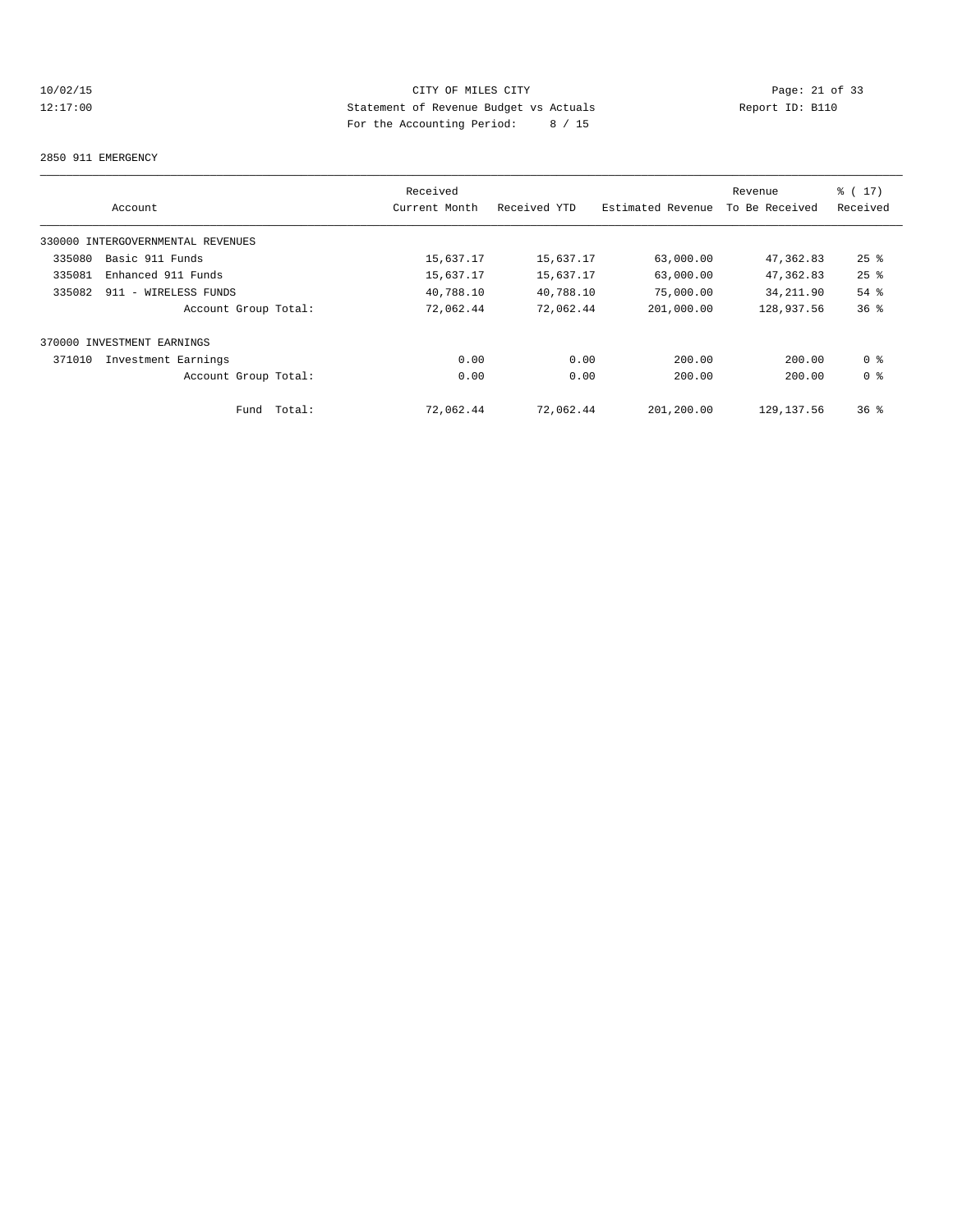# 10/02/15 CITY OF MILES CITY CHE CITY Page: 22 of 33<br>12:17:00 21 Statement of Revenue Budget vs Actuals Report ID: B110<br>12:17:00 21 Pay the Accounting Pavied: 2006, 15 12:17:00 Statement of Revenue Budget vs Actuals Report ID: B110 For the Accounting Period: 8 / 15

#### 2880 LIBRARY GRANTS

|        | Account                           | Received<br>Current Month | Received YTD | Estimated Revenue | Revenue<br>To Be Received | $\frac{1}{6}$ ( 17 )<br>Received |
|--------|-----------------------------------|---------------------------|--------------|-------------------|---------------------------|----------------------------------|
|        | 330000 INTERGOVERNMENTAL REVENUES |                           |              |                   |                           |                                  |
| 334100 | Library - State Aid               | 0.00                      | 0.00         | 5,399.00          | 5.399.00                  | 0 %                              |
| 334101 | HB#193-Interlibrary Loan Reimb    | 0.00                      | 0.00         | 5,000.00          | 5.000.00                  | 0 <sup>8</sup>                   |
| 334105 | Sagebrush Fed/Coal Sev Tax        | 0.00                      | 0.00         | 4,793.00          | 4,793.00                  | 0 <sup>8</sup>                   |
|        | Account Group Total:              | 0.00                      | 0.00         | 15,192.00         | 15,192.00                 | 0 <sup>8</sup>                   |
|        | Total:<br>Fund                    | 0.00                      | 0.00         | 15,192.00         | 15,192.00                 | 0 <sup>8</sup>                   |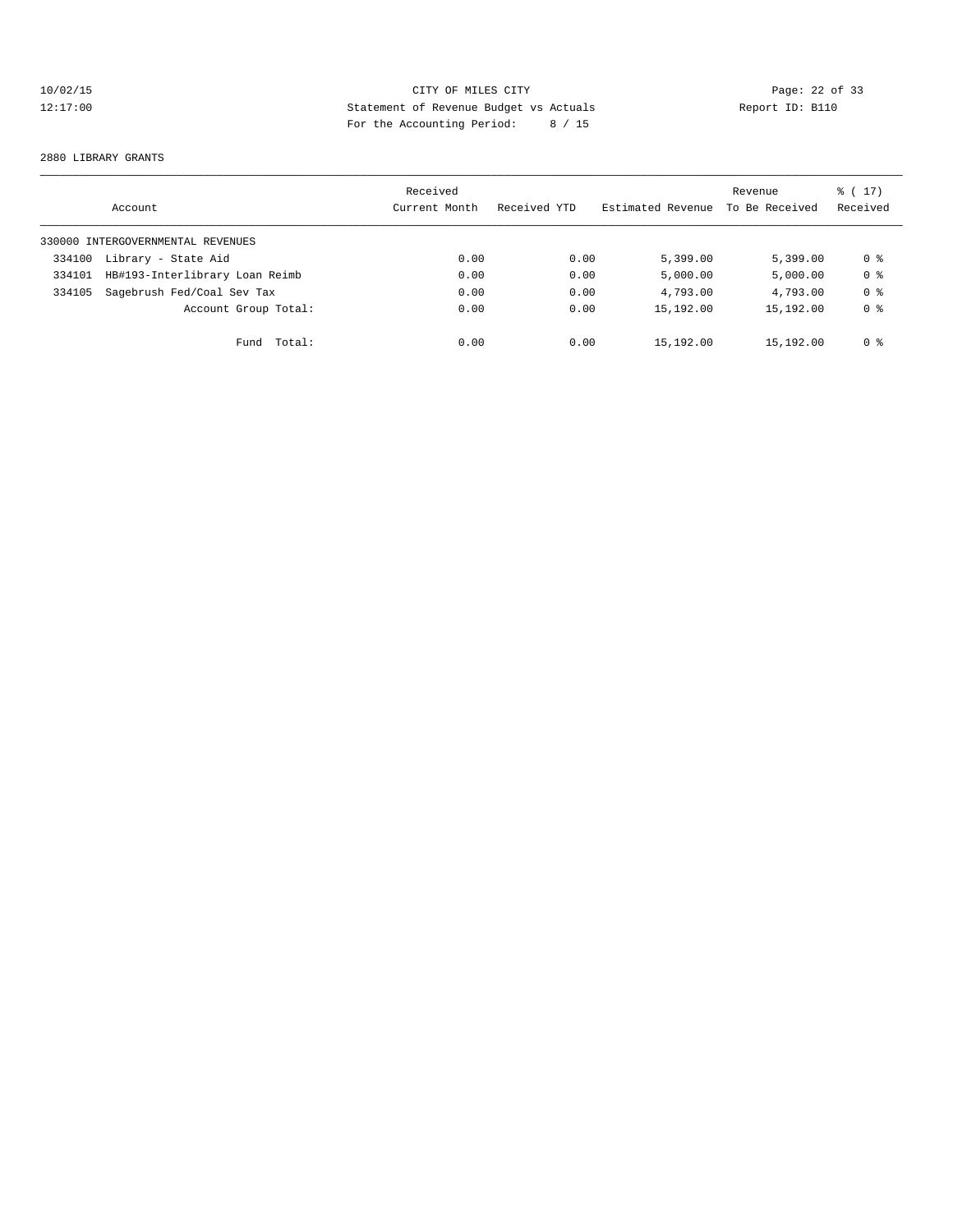# 10/02/15 **Page: 23 of 33** 12:17:00 Statement of Revenue Budget vs Actuals Report ID: B110 For the Accounting Period: 8 / 15

2935 Historic Preservation

| Account                                | Received<br>Current Month | Received YTD | Estimated Revenue | Revenue<br>To Be Received | % (17)<br>Received |
|----------------------------------------|---------------------------|--------------|-------------------|---------------------------|--------------------|
| 330000 INTERGOVERNMENTAL REVENUES      |                           |              |                   |                           |                    |
| 334000<br>State Grants                 | 0.00                      | 0.00         | 5,500.00          | 5,500.00                  | 0 <sup>8</sup>     |
| Account Group Total:                   | 0.00                      | 0.00         | 5,500.00          | 5,500.00                  | 0 <sup>8</sup>     |
| 340000 Charges for Services            |                           |              |                   |                           |                    |
| Preservation Service Fees<br>346080    | 0.00                      | 0.00         | 1,200.00          | 1,200.00                  | 0 <sup>8</sup>     |
| Account Group Total:                   | 0.00                      | 0.00         | 1,200.00          | 1,200.00                  | 0 <sup>8</sup>     |
| 360000 MISCELLANEOUS REVENUE           |                           |              |                   |                           |                    |
| Contributions and Donations<br>365000  | 0.00                      | 1,000.00     | 1,000.00          | 0.00                      | $100*$             |
| Account Group Total:                   | 0.00                      | 1,000.00     | 1,000.00          | 0.00                      | $100*$             |
| 380000 OTHER FINANCING SOURCES         |                           |              |                   |                           |                    |
| 383000<br>Interfund Operating Transfer | 0.00                      | 0.00         | 52,863.00         | 52,863.00                 | 0 <sup>8</sup>     |
| Account Group Total:                   | 0.00                      | 0.00         | 52,863.00         | 52,863.00                 | 0 <sup>8</sup>     |
| Total:<br>Fund                         | 0.00                      | 1,000.00     | 60,563.00         | 59,563.00                 | 2 <sup>°</sup>     |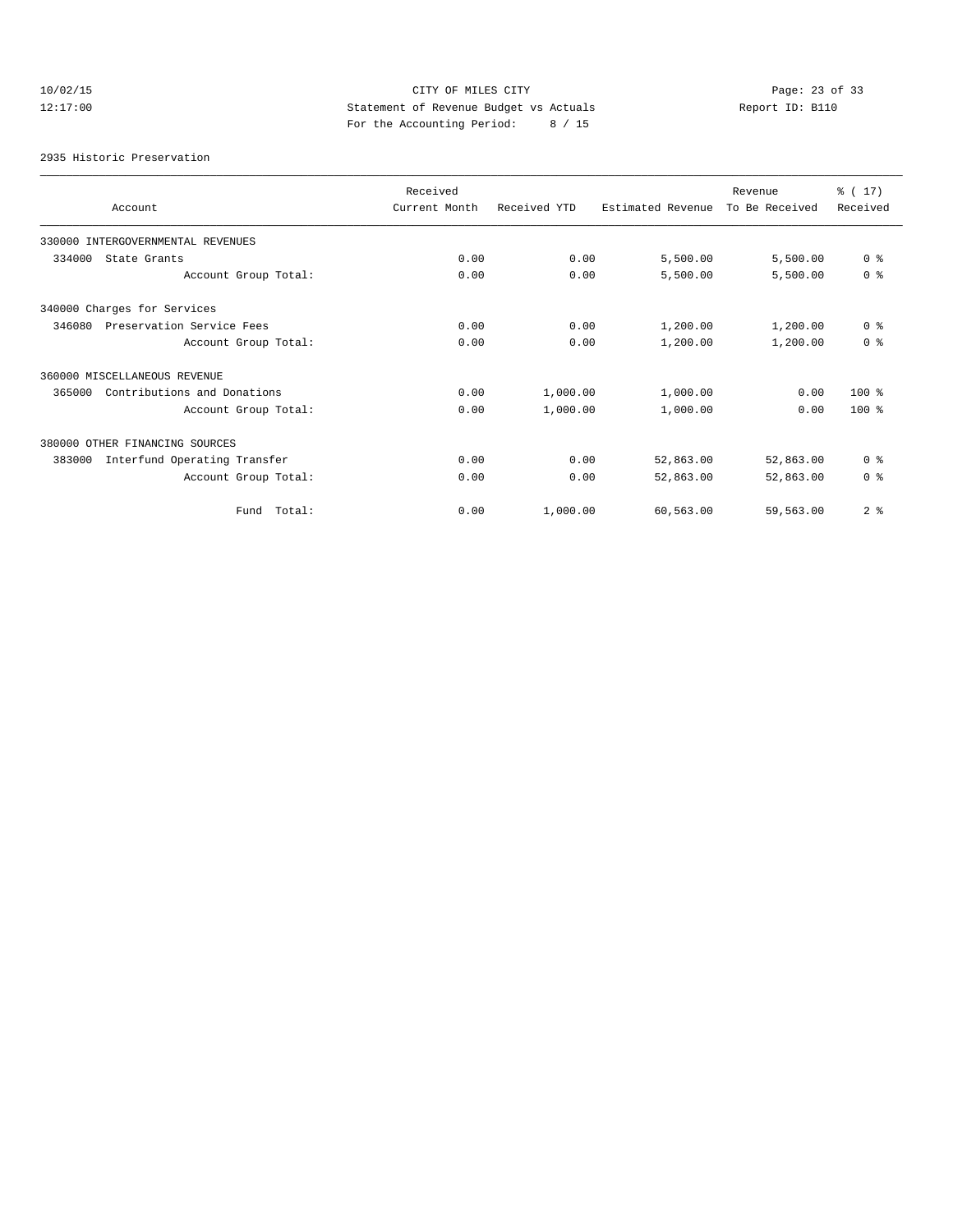#### 10/02/15 CITY OF MILES CITY CHE CITY Page: 24 of 33<br>12:17:00 Statement of Revenue Budget vs Actuals Report ID: B110<br>For the Accounting Posite (1966) Computer (1966) Report ID: B110 12:17:00 Statement of Revenue Budget vs Actuals Report ID: B110 For the Accounting Period: 8 / 15

2985 RETIRED SENIOR VOLUNTEER PROG (RSVP)

|                                      | Received      |              |                   | Revenue        | $\frac{1}{6}$ ( 17 ) |
|--------------------------------------|---------------|--------------|-------------------|----------------|----------------------|
| Account                              | Current Month | Received YTD | Estimated Revenue | To Be Received | Received             |
| 330000 INTERGOVERNMENTAL REVENUES    |               |              |                   |                |                      |
| 331165<br>RSVP FEDERAL GRANTS-Custer | 1,192.71      | 1,192.71     | 61,228.00         | 60,035.29      | 2 <sup>°</sup>       |
| 331166<br>RSVP-Fallon                | 5,562.04      | 5,562.04     | 23,684.00         | 18,121.96      | $23$ $%$             |
| Account Group Total:                 | 6,754.75      | 6,754.75     | 84,912.00         | 78,157.25      | 8 %                  |
| 360000 MISCELLANEOUS REVENUE         |               |              |                   |                |                      |
| 362020<br>MISC REVENUE               | 3,515.43      | 3,515.43     | 15,300.00         | 11,784.57      | $23$ $%$             |
| Account Group Total:                 | 3,515.43      | 3,515.43     | 15,300.00         | 11,784.57      | $23$ $%$             |
| Total:<br>Fund                       | 10,270.18     | 10,270.18    | 100,212.00        | 89,941.82      | 10 <sup>8</sup>      |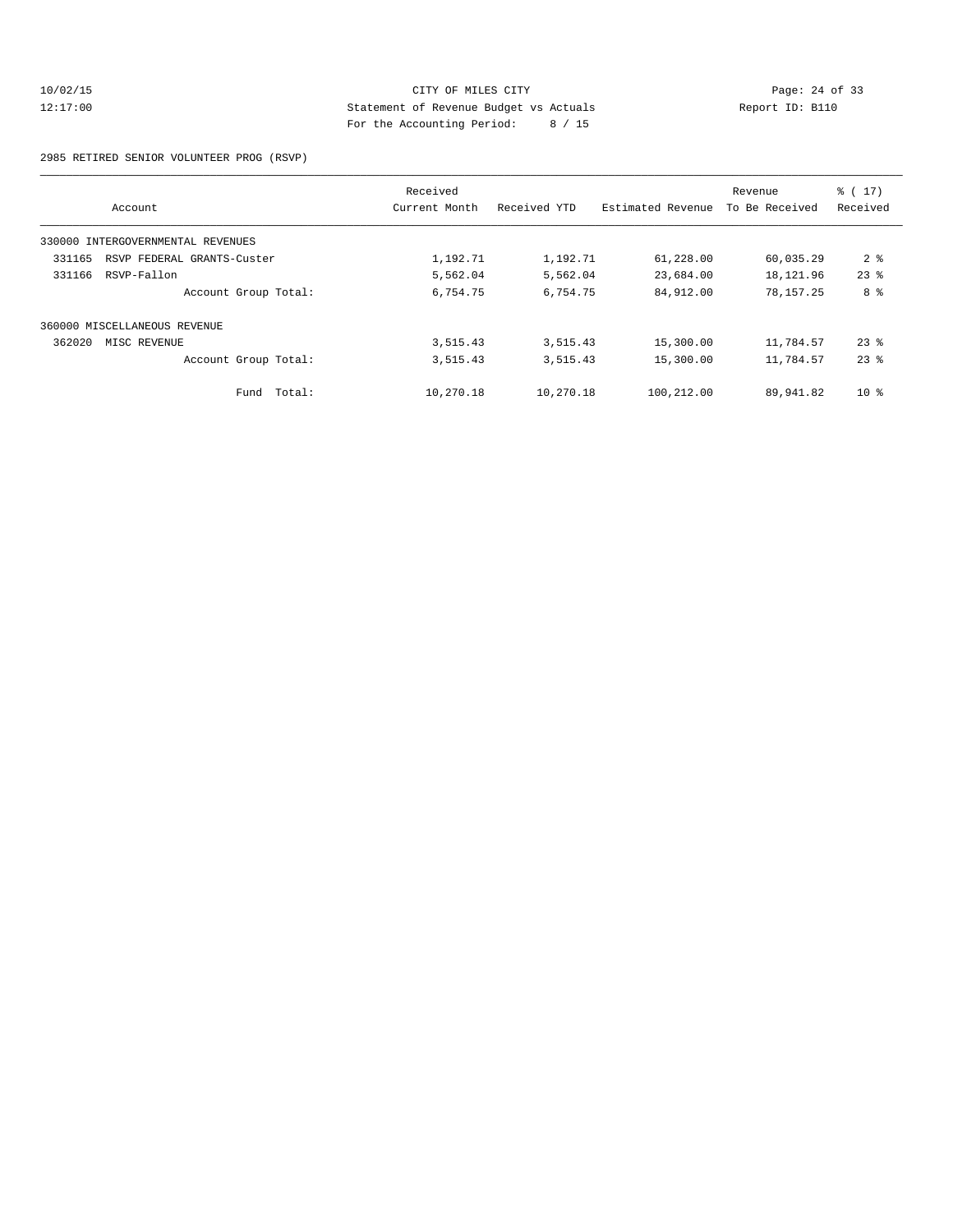# 10/02/15 CITY OF MILES CITY CHE CITY Page: 25 of 33<br>12:17:00 21 Statement of Revenue Budget vs Actuals Report ID: B110<br>12:17:00 21 Pay the Actual Papied: 0.415 12:17:00 Statement of Revenue Budget vs Actuals Report ID: B110 For the Accounting Period: 8 / 15

3400 SID REVOLVING FUND

| Account                                | Received<br>Current Month | Received YTD | Estimated Revenue To Be Received | Revenue  | $\frac{1}{6}$ (17)<br>Received |
|----------------------------------------|---------------------------|--------------|----------------------------------|----------|--------------------------------|
| 380000 OTHER FINANCING SOURCES         |                           |              |                                  |          |                                |
| Interfund Operating Transfer<br>383000 | 0.00                      | 0.00         | 2,843.00                         | 2,843.00 | 0 %                            |
| Account Group Total:                   | 0.00                      | 0.00         | 2,843.00                         | 2,843.00 | 0 <sup>8</sup>                 |
| Fund Total:                            | 0.00                      | 0.00         | 2,843.00                         | 2,843.00 | 0 %                            |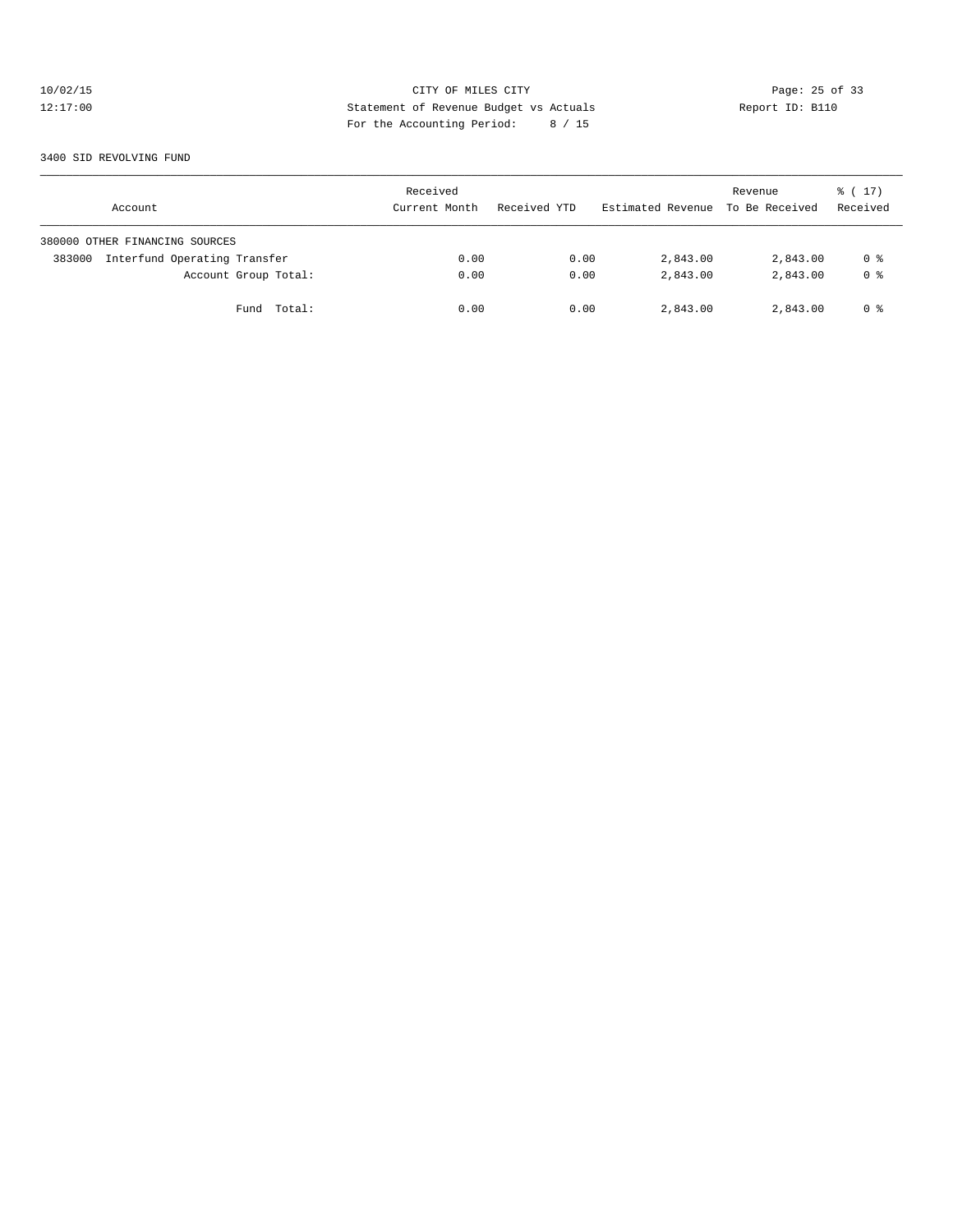# 10/02/15 CITY OF MILES CITY CHE CITY Page: 26 of 33<br>12:17:00 Statement of Revenue Budget vs Actuals Report ID: B110<br>For the Accounting Posite (Aliso and Aliso and Aliso and Aliso and Aliso and Aliso and Aliso and Aliso and 12:17:00 Statement of Revenue Budget vs Actuals Report ID: B110 For the Accounting Period: 8 / 15

3670 SID 211

| Account                                           | Received<br>Current Month | Received YTD | Estimated Revenue | Revenue<br>To Be Received | $\frac{1}{6}$ ( 17 )<br>Received |
|---------------------------------------------------|---------------------------|--------------|-------------------|---------------------------|----------------------------------|
| 360000 MISCELLANEOUS REVENUE                      |                           |              |                   |                           |                                  |
| Bond Principal and Interest Assessments<br>363020 | 0.00                      | 0.00         | 5,650.00          | 5,650.00                  | 0 %                              |
| Account Group Total:                              | 0.00                      | 0.00         | 5,650.00          | 5,650.00                  | 0 <sup>8</sup>                   |
| Fund Total:                                       | 0.00                      | 0.00         | 5,650.00          | 5,650.00                  | 0 %                              |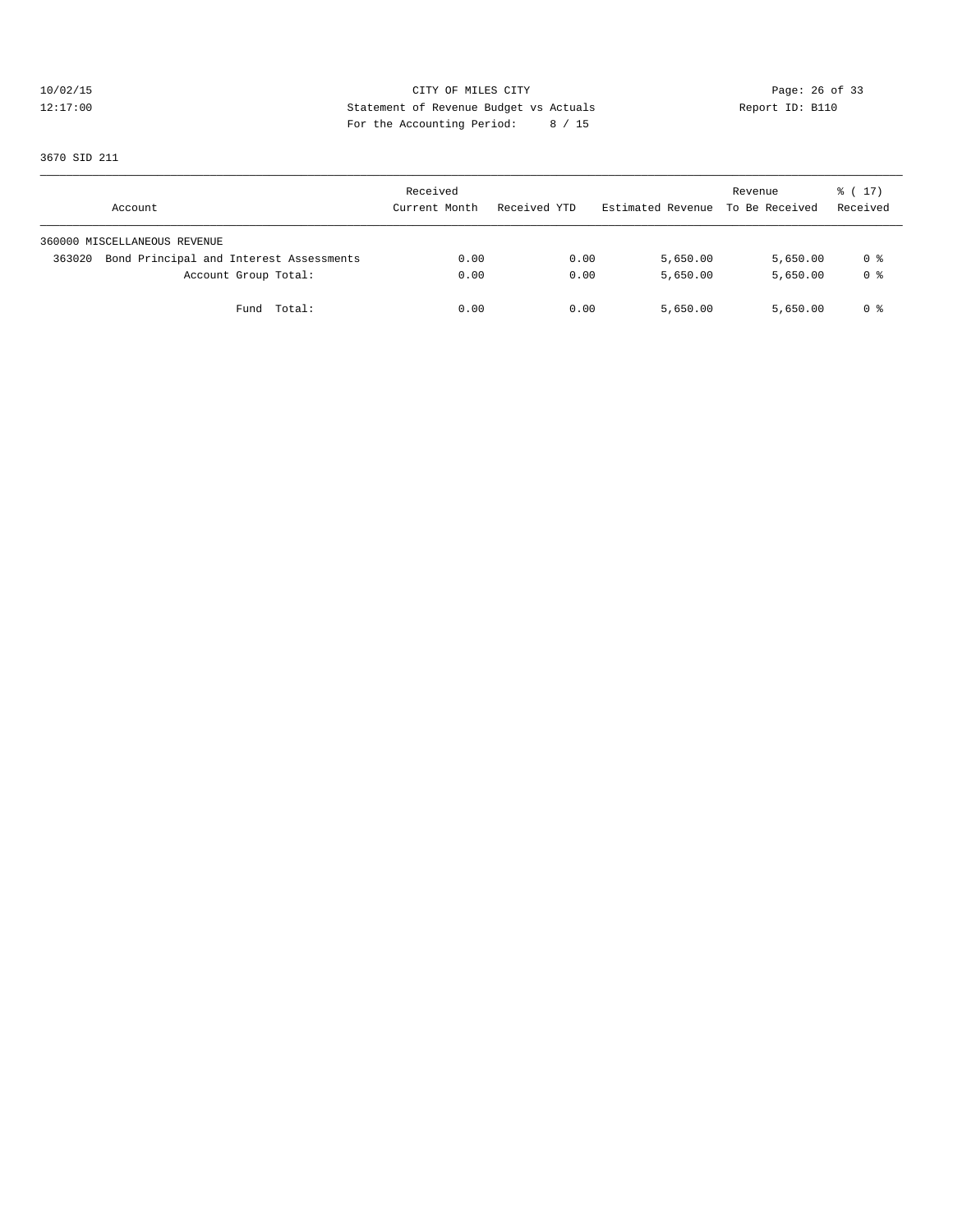#### 10/02/15 **Page: 27 of 33** CITY OF MILES CITY **Page: 27 of 33** 12:17:00 Statement of Revenue Budget vs Actuals Report ID: B110 For the Accounting Period: 8 / 15

#### 4020 SID#211- Capital Improv. Arrowhead Lane (Dist #204)

| Account                       | Received<br>Current Month | Received YTD | Estimated Revenue To Be Received | Revenue  | $\frac{1}{6}$ (17)<br>Received |
|-------------------------------|---------------------------|--------------|----------------------------------|----------|--------------------------------|
| 360000 MISCELLANEOUS REVENUE  |                           |              |                                  |          |                                |
| Special Assessments<br>363000 | 0.00                      | 0.00         | 4,657.00                         | 4,657.00 | 0 %                            |
| Account Group Total:          | 0.00                      | 0.00         | 4,657.00                         | 4,657.00 | 0 <sup>8</sup>                 |
| Fund Total:                   | 0.00                      | 0.00         | 4,657.00                         | 4,657.00 | 0 %                            |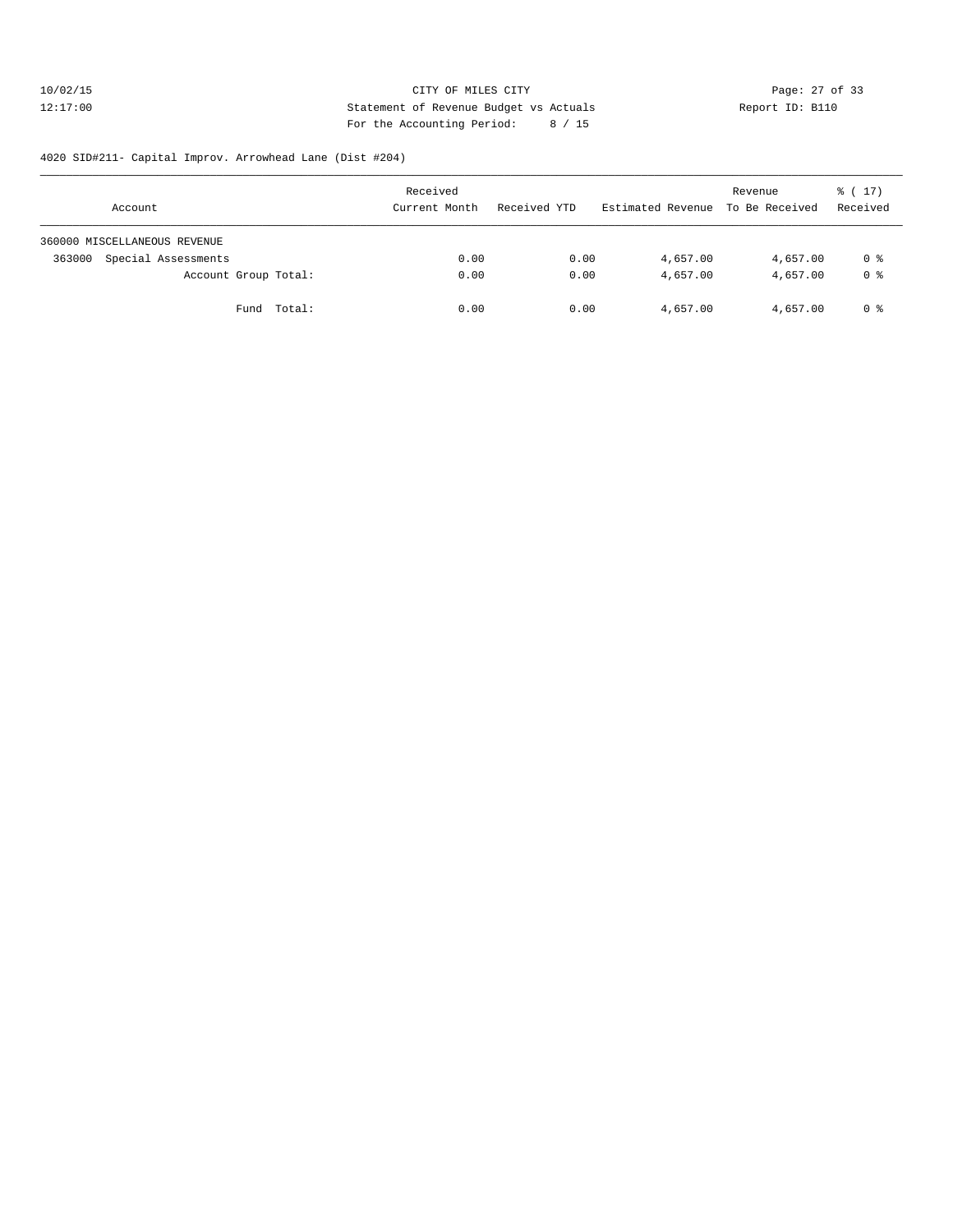# 10/02/15 Page: 28 of 33 12:17:00 Statement of Revenue Budget vs Actuals Report ID: B110 For the Accounting Period: 8 / 15

4060 CAPITAL IMPROV-PUBLIC WORKS

|        | Account                            | Received<br>Current Month | Received YTD | Estimated Revenue | Revenue<br>To Be Received | % (17)<br>Received |
|--------|------------------------------------|---------------------------|--------------|-------------------|---------------------------|--------------------|
|        | 320000 LICENSES AND PERMITS        |                           |              |                   |                           |                    |
| 323040 | Other Miscellaneous Permits        | 400.00                    | 650.00       | 3,000.00          | 2,350.00                  | $22$ %             |
|        | Account Group Total:               | 400.00                    | 650.00       | 3,000.00          | 2,350.00                  | $22$ $%$           |
|        | 340000 Charges for Services        |                           |              |                   |                           |                    |
| 343014 | Street Cleaning                    | 0.00                      | 0.00         | 8,490.00          | 8,490.00                  | 0 <sup>8</sup>     |
| 343016 | Prkg Vio/Off Str-Impnd Fees        | 0.00                      | 318.00       | 500.00            | 182.00                    | 64 %               |
| 343018 | Sale of Street & Roadway Materials | 0.00                      | 0.00         | 1,000.00          | 1,000.00                  | 0 <sup>8</sup>     |
|        | Account Group Total:               | 0.00                      | 318.00       | 9,990.00          | 9,672.00                  | 3 <sup>8</sup>     |
|        | 380000 OTHER FINANCING SOURCES     |                           |              |                   |                           |                    |
| 383000 | Interfund Operating Transfer       | 0.00                      | 0.00         | 244,000.00        | 244,000.00                | 0 <sup>8</sup>     |
|        | Account Group Total:               | 0.00                      | 0.00         | 244,000.00        | 244,000.00                | 0 <sup>8</sup>     |
|        | Total:<br>Fund                     | 400.00                    | 968.00       | 256,990.00        | 256,022.00                | 0 <sup>8</sup>     |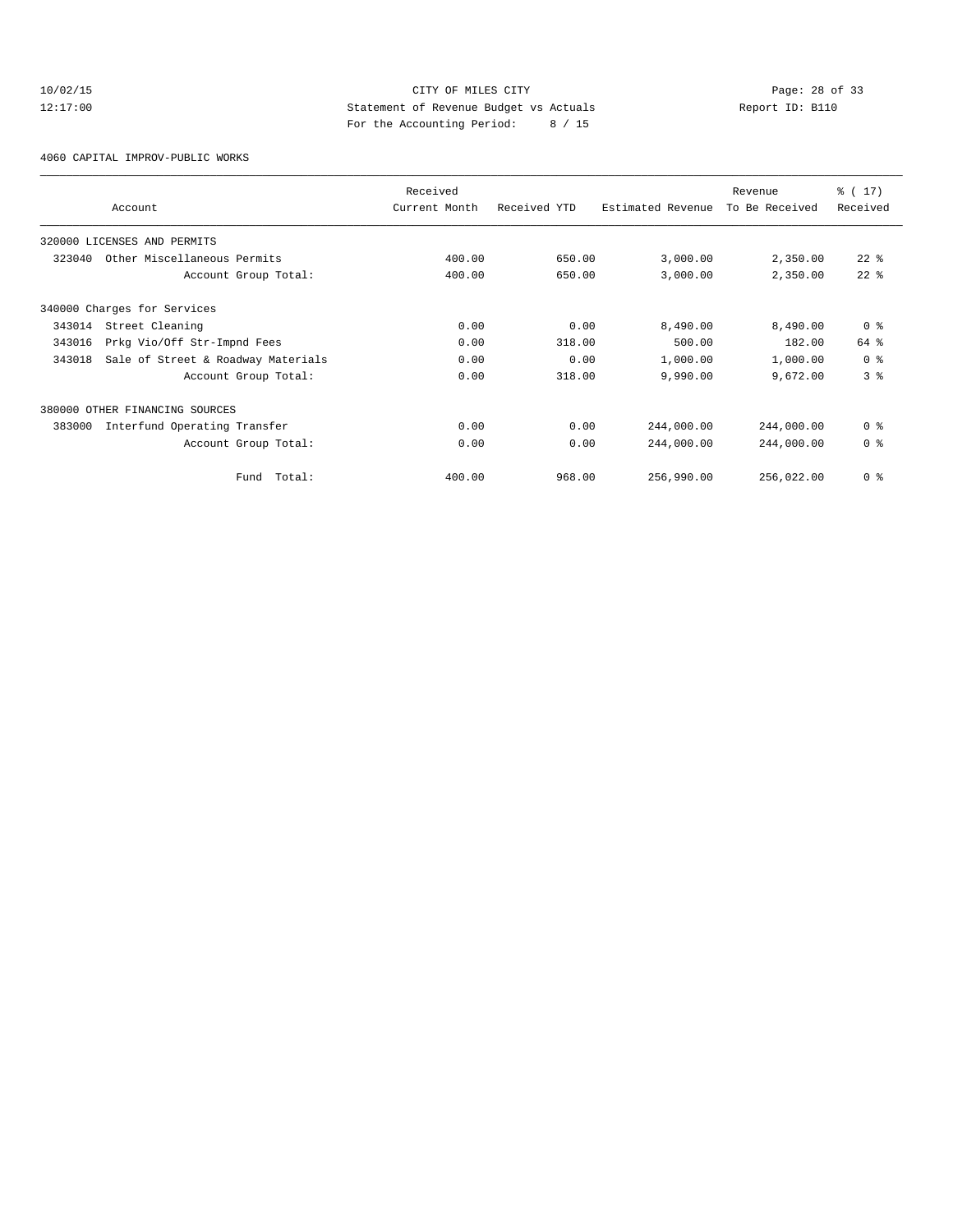# 10/02/15 **Page: 29 of 33** 12:17:00 Statement of Revenue Budget vs Actuals Report ID: B110 For the Accounting Period: 8 / 15

#### 5210 WATER UTILITY

|        |                                      | Received      |              |                   | Revenue        | % (17)          |
|--------|--------------------------------------|---------------|--------------|-------------------|----------------|-----------------|
|        | Account                              | Current Month | Received YTD | Estimated Revenue | To Be Received | Received        |
|        | 340000 Charges for Services          |               |              |                   |                |                 |
| 343021 | Metered Water Sales                  | 254, 349. 26  | 486,089.70   | 1,950.00          | $-484, 139.70$ | $***$ %         |
| 343022 | Unmetered Water Sales/Chrgoffs       | 68.85         | 113.06       | 1,800.00          | 1,686.94       | 6 %             |
| 343023 | Bulk Water Sales                     | 0.00          | 125.80       | 5,000.00          | 4,874.20       | 3 <sup>8</sup>  |
| 343025 | Hookup Fee                           | 600.00        | 1,200.00     | 10,000.00         | 8,800.00       | $12*$           |
| 343026 | Water Install/Tap Chrgs/Labor        | 75.00         | 75.00        | 5,000.00          | 4,925.00       | 2 <sup>°</sup>  |
| 343027 | Chq for Wtr Dept. Serv               | 1,000.00      | 1,700.00     | 0.00              | $-1,700.00$    | $***$ $ -$      |
| 343029 | Curb Stop Replacement Fee            | 3,690.00      | 7,375.00     | 42,500.00         | 35,125.00      | $17*$           |
| 343039 | Custer Co w/s District (Water Study) | 0.00          | 0.00         | 7,500.00          | 7,500.00       | 0 <sup>8</sup>  |
|        | Account Group Total:                 | 259, 783. 11  | 496.678.56   | 73,750.00         | $-422.928.56$  | $673$ $%$       |
|        | 360000 MISCELLANEOUS REVENUE         |               |              |                   |                |                 |
| 362020 | MISC REVENUE                         | 85.00         | 550.84       | 5,000.00          | 4,449.16       | 11 <sup>8</sup> |
|        | Account Group Total:                 | 85.00         | 550.84       | 5,000.00          | 4,449.16       | 11 <sup>8</sup> |
|        | 370000 INVESTMENT EARNINGS           |               |              |                   |                |                 |
| 371010 | Investment Earnings                  | 0.00          | 0.00         | 5.000.00          | 5.000.00       | 0 <sup>8</sup>  |
|        | Account Group Total:                 | 0.00          | 0.00         | 5,000.00          | 5,000.00       | 0 <sup>8</sup>  |
|        | Fund Total:                          | 259,868.11    | 497,229.40   | 83,750.00         | $-413, 479.40$ | 594 %           |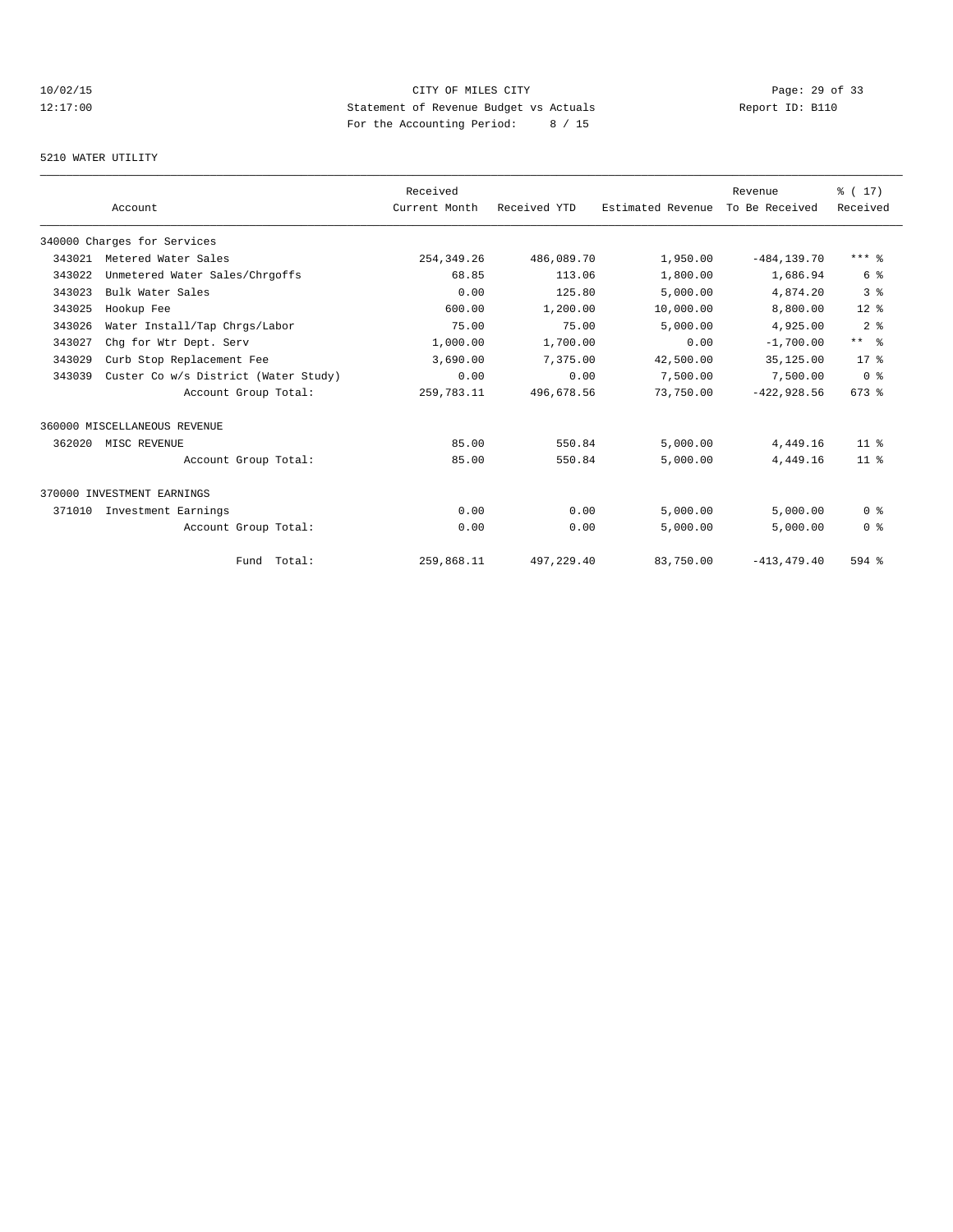# 10/02/15 Page: 30 of 33 12:17:00 Statement of Revenue Budget vs Actuals Report ID: B110 For the Accounting Period: 8 / 15

#### 5310 SEWER UTILITY

|        |                                         | Received      |              |                   | Revenue         | % (17)           |
|--------|-----------------------------------------|---------------|--------------|-------------------|-----------------|------------------|
|        | Account                                 | Current Month | Received YTD | Estimated Revenue | To Be Received  | Received         |
|        | 330000 INTERGOVERNMENTAL REVENUES       |               |              |                   |                 |                  |
| 334120 | TSEP Grant                              | 0.00          | 0.00         | 500,000.00        | 500,000.00      | 0 <sup>8</sup>   |
| 334121 | DNRC GRANTS                             | 0.00          | 0.00         | 100,000.00        | 100,000.00      | 0 <sub>8</sub>   |
| 334122 | Renewable Resource Grant                | 0.00          | 0.00         | 100,000.00        | 100,000.00      | 0 <sup>8</sup>   |
|        | Account Group Total:                    | 0.00          | 0.00         | 700,000.00        | 700,000.00      | 0 <sup>8</sup>   |
|        | 340000 Charges for Services             |               |              |                   |                 |                  |
| 343031 | Sewer Service Charges                   | 91,782.89     | 184,030.89   | 1,305,744.00      | 1, 121, 713. 11 | $14*$            |
| 343032 | Sewer Installation Charges/Chrgoffs     | 68.84         | 113.05       | 1,300.00          | 1,186.95        | 9 <sup>8</sup>   |
| 343033 | Hookup Fee                              | 240.00        | 240.00       | 6,000.00          | 5,760.00        | 4%               |
| 343034 | Treatment Facilities Fees               | 165.00        | 455.00       | 1,500.00          | 1,045.00        | $30*$            |
| 343036 | Miscellaneous Sewer Revenue (Labor)     | 0.00          | 0.00         | 4,000.00          | 4,000.00        | 0 <sup>8</sup>   |
| 343037 | Baker Road Etc.                         | 625.28        | 1,318.27     | 9,500.00          | 8,181.73        | $14*$            |
| 343039 | Custer Co w/s District (Water Study)    | 0.00          | 0.00         | 15,000.00         | 15,000.00       | 0 <sup>8</sup>   |
|        | Account Group Total:                    | 92,882.01     | 186, 157. 21 | 1,343,044.00      | 1,156,886.79    | $14*$            |
|        | 360000 MISCELLANEOUS REVENUE            |               |              |                   |                 |                  |
| 361010 | Land Rental                             | 0.00          | 2,750.00     | 2,576.00          | $-174.00$       | 107 <sub>8</sub> |
| 362020 | MISC REVENUE                            | 180.00        | 180.00       | 3,000.00          | 2,820.00        | 6 %              |
|        | Account Group Total:                    | 180.00        | 2,930.00     | 5,576.00          | 2,646.00        | 53%              |
|        | 370000 INVESTMENT EARNINGS              |               |              |                   |                 |                  |
|        | 371010 Investment Earnings              | 0.00          | 0.00         | 1,000.00          | 1,000.00        | 0 <sup>8</sup>   |
|        | Account Group Total:                    | 0.00          | 0.00         | 1,000.00          | 1,000.00        | 0 %              |
|        | 380000 OTHER FINANCING SOURCES          |               |              |                   |                 |                  |
|        | 381070 Proceeds/Loans/Intercap 016-2015 | 0.00          | 0.00         | 6,000,000.00      | 6,000,000.00    | 0 %              |
|        | Account Group Total:                    | 0.00          | 0.00         | 6,000,000.00      | 6,000,000.00    | 0 <sup>8</sup>   |
|        | Total:<br>Fund                          | 93,062.01     | 189,087.21   | 8,049,620.00      | 7,860,532.79    | 28               |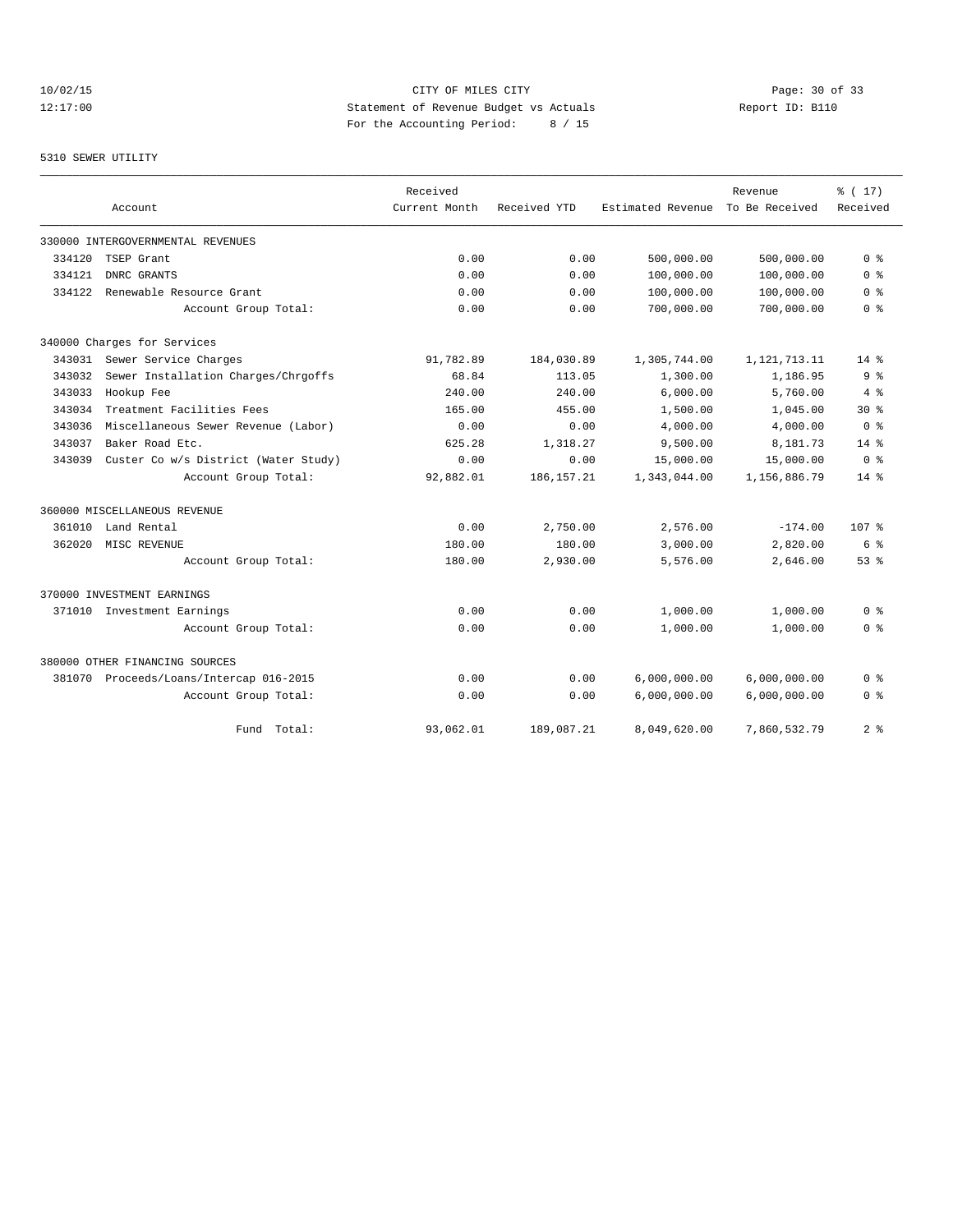# 10/02/15 CITY OF MILES CITY CHE CITY Page: 31 of 33<br>12:17:00 Statement of Revenue Budget vs Actuals Report ID: B110<br>For the Accounting Posite (1966) Computer (1966) Report ID: B110 12:17:00 Statement of Revenue Budget vs Actuals Report ID: B110 For the Accounting Period: 8 / 15

#### 5510 AMBULANCE FUND

|              |                                        | Received      |              |                   | Revenue        | % (17)          |
|--------------|----------------------------------------|---------------|--------------|-------------------|----------------|-----------------|
|              | Account                                | Current Month | Received YTD | Estimated Revenue | To Be Received | Received        |
| 310000 TAXES |                                        |               |              |                   |                |                 |
| 311010       | Real Property Taxes                    | 3.89          | 71.26        | 8,366.00          | 8,294.74       | 1 <sup>8</sup>  |
| 311020       | Personal Property Taxes                | 1.65          | 5.94         | 273.00            | 267.06         | 2 <sup>°</sup>  |
| 312000       | Penalty & Interest on Delinquent Taxes | 0.25          | 3.68         | 30.00             | 26.32          | $12*$           |
|              | Account Group Total:                   | 5.79          | 80.88        | 8,669.00          | 8,588.12       | 1 <sup>8</sup>  |
|              | 330000 INTERGOVERNMENTAL REVENUES      |               |              |                   |                |                 |
| 331040       | Medicaid Supplemental Program-State    | 0.00          | 0.00         | 6,398.00          | 6,398.00       | 0 <sup>8</sup>  |
|              | Account Group Total:                   | 0.00          | 0.00         | 6,398.00          | 6,398.00       | 0 <sup>8</sup>  |
|              | 340000 Charges for Services            |               |              |                   |                |                 |
| 341075       | Serv/Cnty-Interlocal Agmt              | 0.00          | 0.00         | 31,000.00         | 31,000.00      | 0 <sup>8</sup>  |
| 342026       | Ambulance Charges                      | $-175.81$     | 48, 358.83   | 830,204.00        | 781,845.17     | 6 %             |
| 342027       | Ambulance Standby                      | 0.00          | 260.00       | 5.000.00          | 4,740.00       | 5 <sup>8</sup>  |
|              | Account Group Total:                   | $-175.81$     | 48,618.83    | 866,204.00        | 817,585.17     | 6 %             |
|              | 360000 MISCELLANEOUS REVENUE           |               |              |                   |                |                 |
| 366010       | Misc- From Charge off Accts            | 0.00          | 385.50       | 2,500.00          | 2,114.50       | 15 <sup>°</sup> |
|              | Account Group Total:                   | 0.00          | 385.50       | 2,500.00          | 2,114.50       | 15 <sup>8</sup> |
|              | Fund Total:                            | $-170.02$     | 49,085.21    | 883,771.00        | 834,685.79     | 6 %             |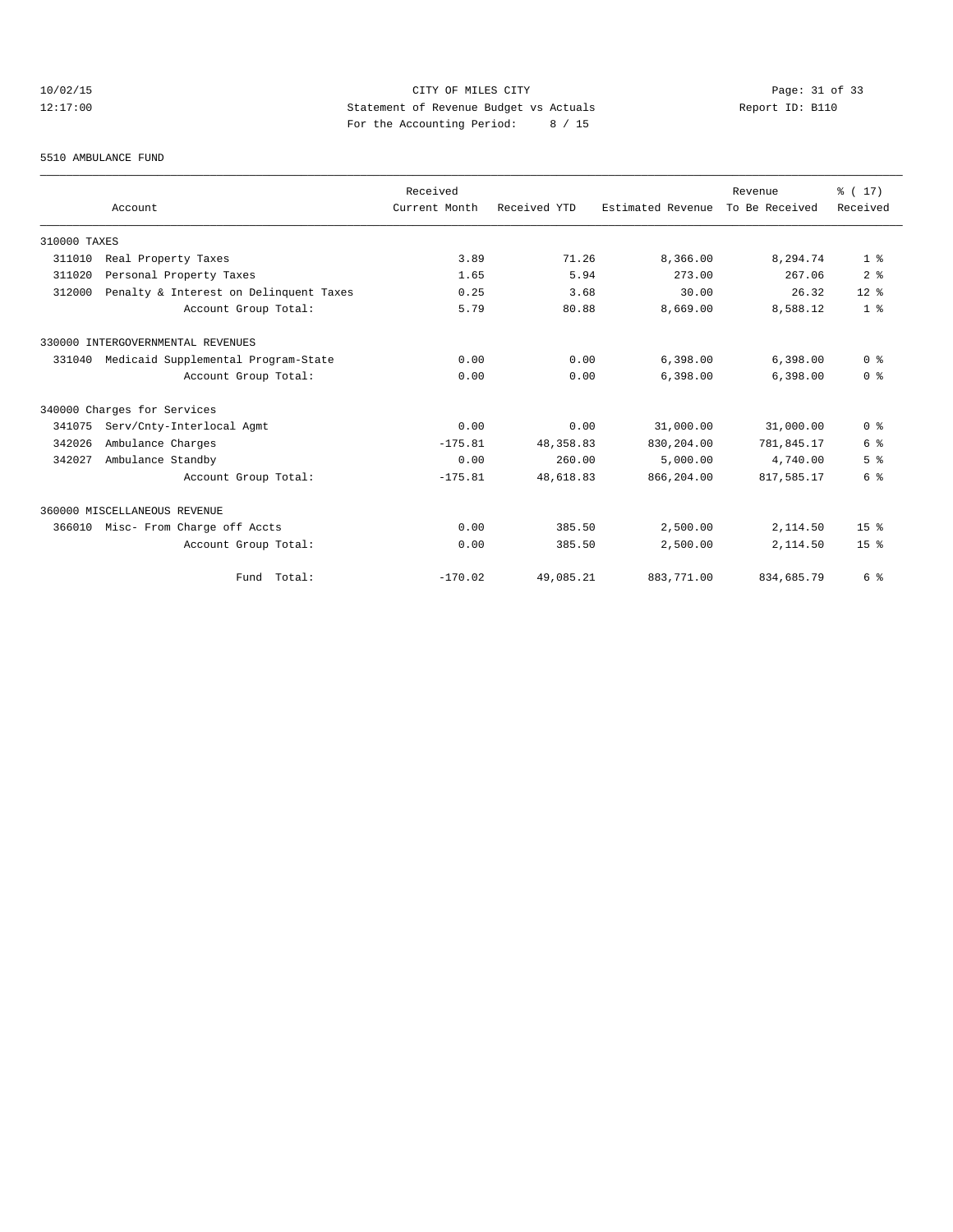# 10/02/15 Page: 32 of 33 12:17:00 Statement of Revenue Budget vs Actuals Report ID: B110 For the Accounting Period: 8 / 15

5610 AIRPORT OPERATING

|              |                                        | Received      |              |                                  | Revenue      | % (17)          |
|--------------|----------------------------------------|---------------|--------------|----------------------------------|--------------|-----------------|
|              | Account                                | Current Month | Received YTD | Estimated Revenue To Be Received |              | Received        |
| 310000 TAXES |                                        |               |              |                                  |              |                 |
| 311010       | Real Property Taxes                    | 5.84          | 106.89       | 12,550.00                        | 12,443.11    | 1 <sup>8</sup>  |
| 311020       | Personal Property Taxes                | 2.47          | 8.90         | 399.00                           | 390.10       | 2 <sup>8</sup>  |
| 312000       | Penalty & Interest on Delinquent Taxes | 0.38          | 5.52         | 40.00                            | 34.48        | $14*$           |
|              | Account Group Total:                   | 8.69          | 121.31       | 12,989.00                        | 12,867.69    | 1 <sub>8</sub>  |
|              | 330000 INTERGOVERNMENTAL REVENUES      |               |              |                                  |              |                 |
| 331129       | Federal Aeronautics Admin Grant        | 0.00          | 0.00         | 3,172,296.00                     | 3,172,296.00 | 0 <sup>8</sup>  |
| 334032       | Aero Grant 06-2015                     | 0.00          | 0.00         | 81,407.00                        | 81,407.00    | 0 <sup>8</sup>  |
| 334060       | Coal Impact Grant-06-2015              | 0.00          | 0.00         | 166,118.00                       | 166,118.00   | 0 %             |
|              | Account Group Total:                   | 0.00          | 0.00         | 3,419,821.00                     | 3,419,821.00 | 0 %             |
|              | 340000 Charges for Services            |               |              |                                  |              |                 |
| 341075       | Serv/Cnty-Interlocal Agmt              | 0.00          | 0.00         | 26,528.00                        | 26,528.00    | 0 <sup>8</sup>  |
| 343018       | Sale of Street & Roadway Materials     | 0.00          | 0.00         | 40,000.00                        | 40,000.00    | 0 <sup>8</sup>  |
| 343061       | Landing Fees                           | 0.00          | 393.75       | 2,500.00                         | 2,106.25     | 16 <sup>8</sup> |
| 343062       | Aviation Fuel                          | 124,551.95    | 168, 387. 77 | 390,000.00                       | 221,612.23   | 43.8            |
| 343064       | Hangar Rent                            | 5,610.23      | 10,550.96    | 62,733.00                        | 52,182.04    | 17.8            |
| 343065       | Building Rentals                       | 3,753.27      | 4,816.86     | 12,526.00                        | 7,709.14     | 38 <sup>8</sup> |
|              | Account Group Total:                   | 133, 915.45   | 184, 149. 34 | 534,287.00                       | 350, 137.66  | $34$ $%$        |
|              | 360000 MISCELLANEOUS REVENUE           |               |              |                                  |              |                 |
| 361010       | Land Rental                            | 1,652.43      | 5,219.86     | 26,784.00                        | 21,564.14    | 19 <sup>°</sup> |
| 362020       | MISC REVENUE                           | 58.37         | 58.37        | 600.00                           | 541.63       | $10*$           |
|              | Account Group Total:                   | 1,710.80      | 5,278.23     | 27,384.00                        | 22,105.77    | 19 <sup>8</sup> |
|              | 370000 INVESTMENT EARNINGS             |               |              |                                  |              |                 |
|              | 371010 Investment Earnings             | 0.00          | 0.00         | 156.00                           | 156.00       | 0 <sup>8</sup>  |
|              | Account Group Total:                   | 0.00          | 0.00         | 156.00                           | 156.00       | 0 <sup>8</sup>  |
|              | 380000 OTHER FINANCING SOURCES         |               |              |                                  |              |                 |
|              | 381071 MT Aero Loan 06-2015            | 0.00          | 0.00         | 43,222.00                        | 43,222.00    | 0 <sup>8</sup>  |
|              | Account Group Total:                   | 0.00          | 0.00         | 43,222.00                        | 43,222.00    | 0 <sup>8</sup>  |
|              | Fund Total:                            | 135,634.94    | 189,548.88   | 4,037,859.00                     | 3,848,310.12 | 5 <sup>8</sup>  |